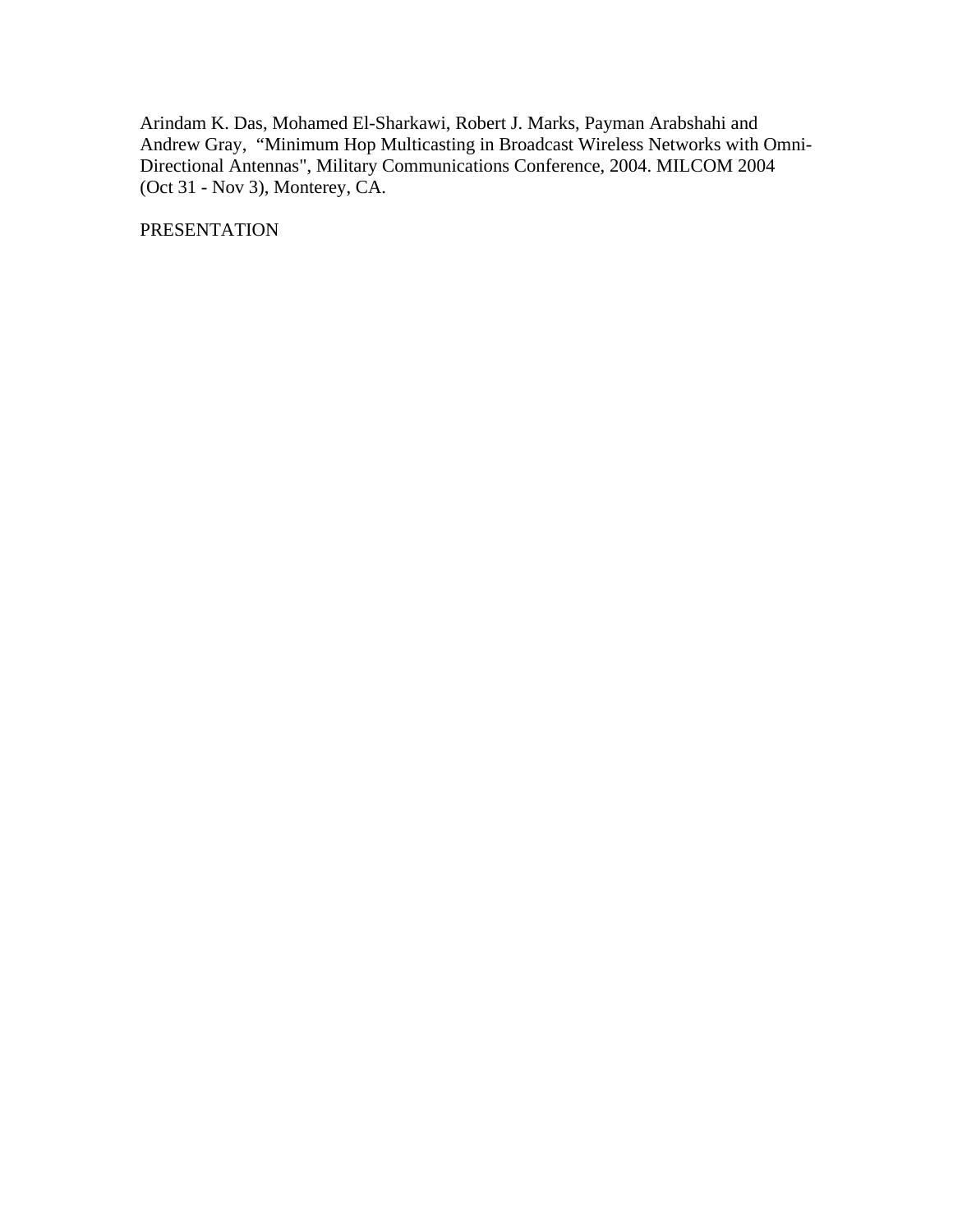# **Minimum Hop Multicasting in Broadcast Wireless Networks with Omni-directional Antennas**

Arindam K. Das, Mohamed El-Sharkawi

University of Washington

Robert J. Marks II

Baylor University

Payman Arabshahi, Andrew Gray Jet Propulsion Laboratory

arindam@ee.washington.edu payman@caltech.edu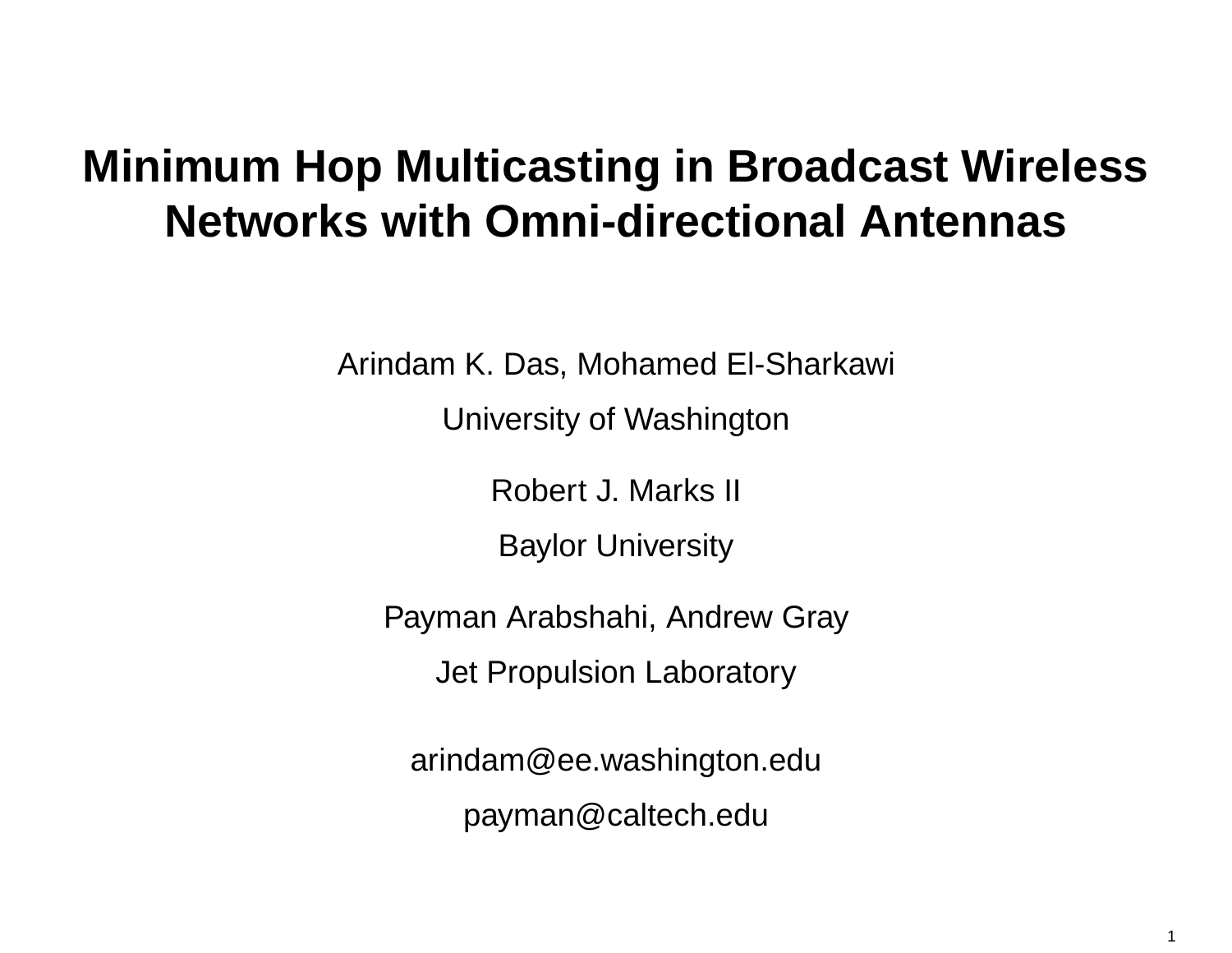# **Outline**

- **Problem Statement:** Minimum-hop multicasting in wireless networks.
- • **Issues:**
	- **–** Individual nodes are equipped with limited capacity batteries and therefore have a restricted communication radius.
- **Results:**
	- Mixed Integer Linear Programming model of the problem.
	- **–** Sub-optimal sequential shortest path heuristic algorithm with "node unwrapping" – amenable to distributed implementation.
	- Simulation results indicate that reasonably good solutions can be obtained using the proposed heuristic algorithm.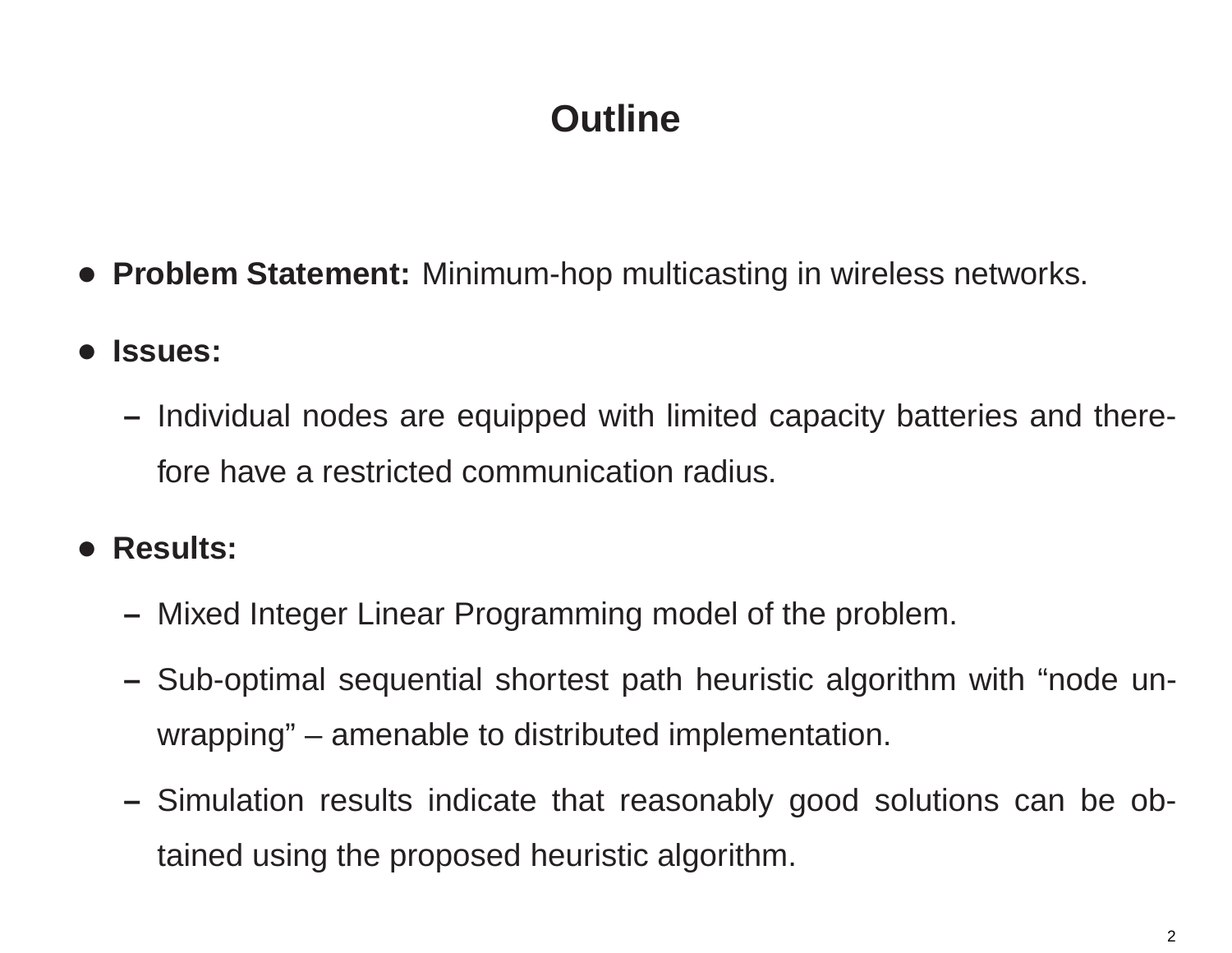# **Introduction**

- Establishing <sup>a</sup> broadcast/multicast tree in such networks often requires cooperation of intermediate nodes which serve to relay information to the intended destination node(s).
- Minimizing the number of hops in the routing tree is motivated by the need to conserve bandwidth, minimize end-to-end delays – especially for delaycritical data packets – and reduce packet error probabilities.
- In certain military applications, employing <sup>a</sup> low-power multicast tree with minimum number of transmissions can serve to further reduce the possibility of detection/interception.
- Individual transmissions in multicast trees in these networks are generally low-powered.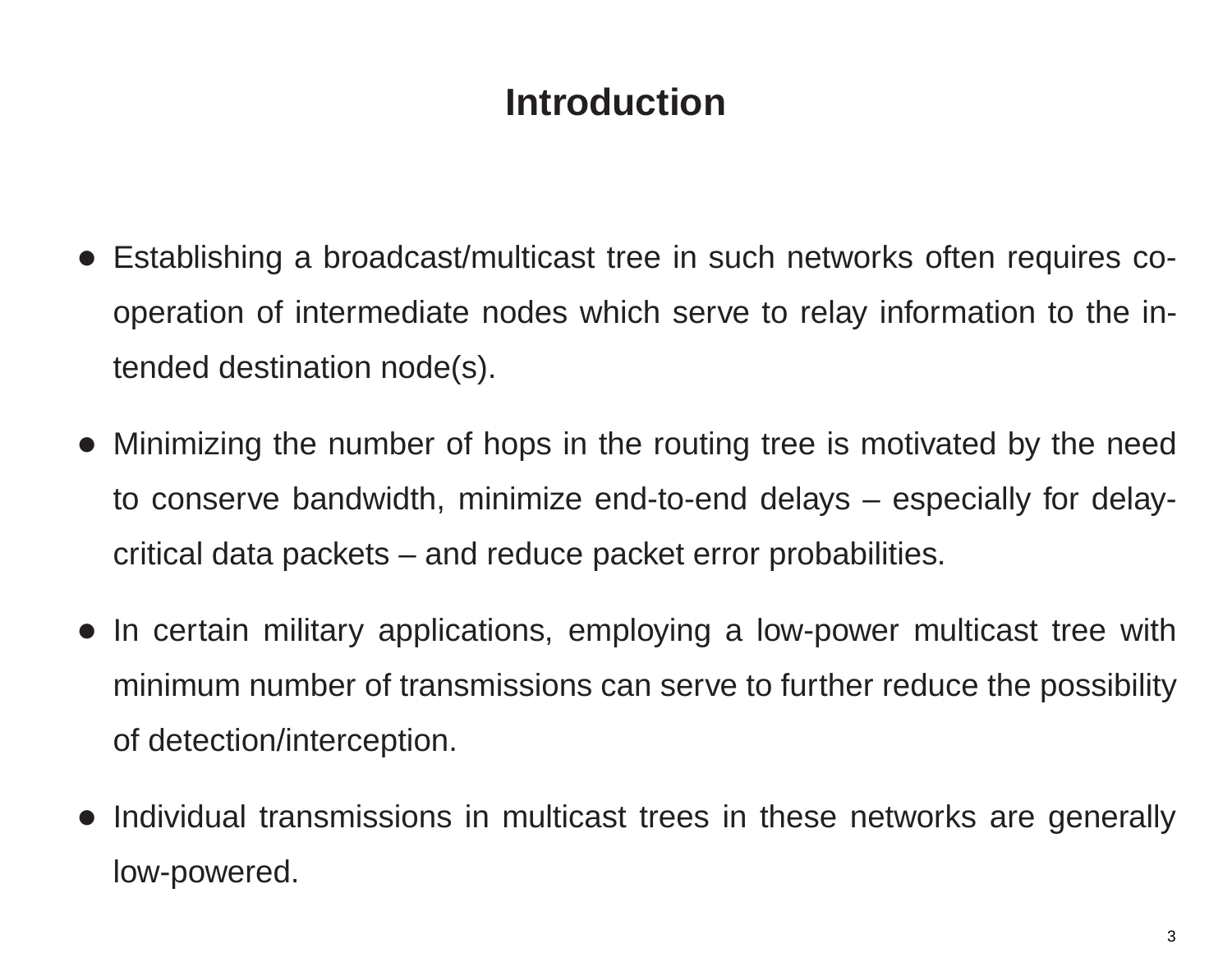### **Introduction**

- A suitable topology control algorithm can be used to ensure <sup>a</sup> power efficient topology.
- For example, topologies can be constructed to minimize the maximize transmitter power needed to maintain connectivity [Ramanathan, *Infocom 2000*] or the total transmitter power.
- Our focus here is to provide solutions for minimum hop multicasting in power efficient wireless network topologies.
- Previous work includes <sup>a</sup> Hopfield neural network based approach and <sup>a</sup> couple of heuristics [Pomalaza-Raez et. al., *TCC 1996*].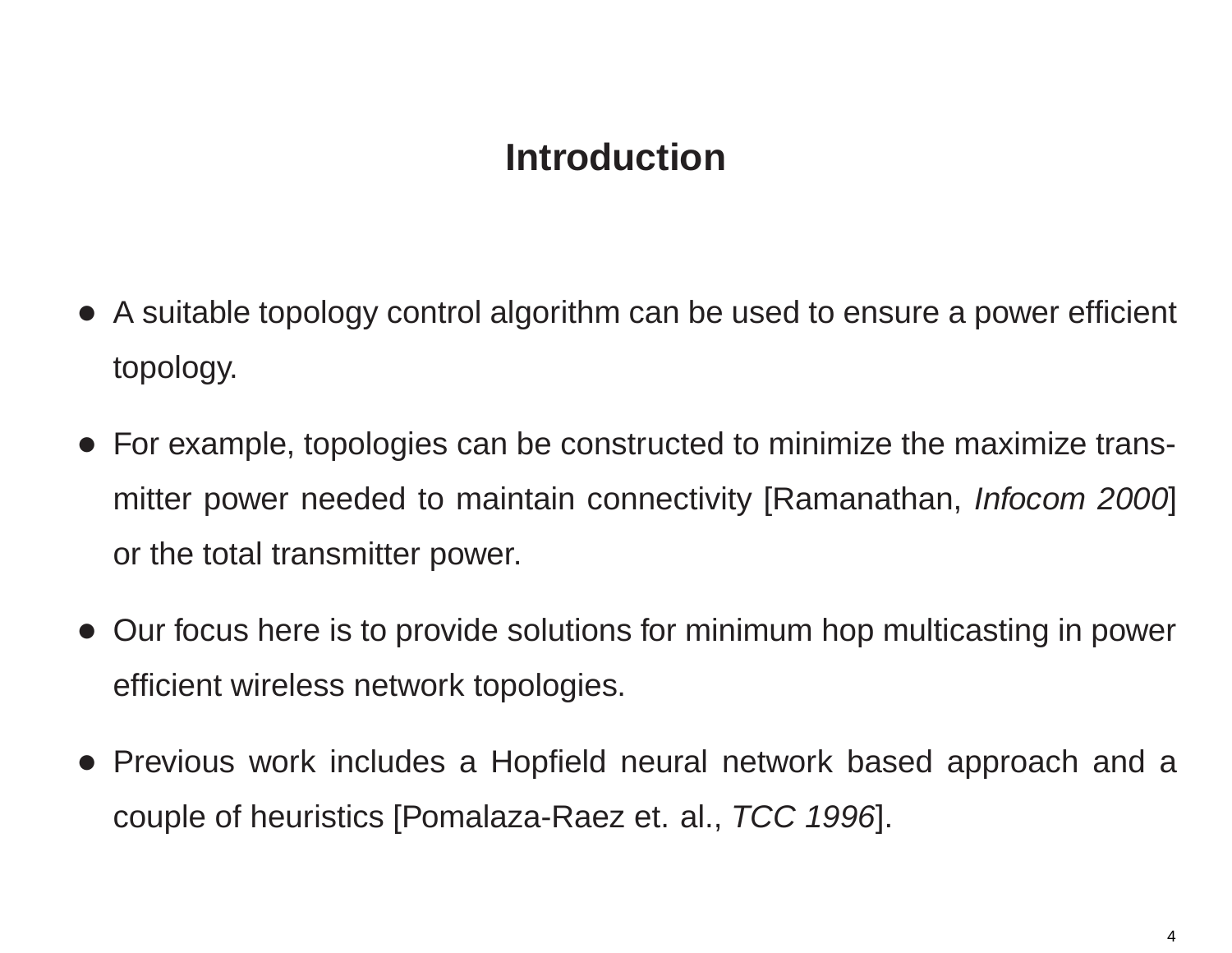# **Network Model**

- Fixed  $N$ -node wireless network with a specified source node and a broadcast/multicast application.
- Any node can be used as <sup>a</sup> relay node to reach other nodes in the network.
- All nodes have omni-directional antennas.
- All nodes have limited capacity batteries which limits the maximum transmitter power and hence the degree of connectivity of <sup>a</sup> node (number of nodes which can be reached by <sup>a</sup> transmitting node using <sup>a</sup> direct transmission).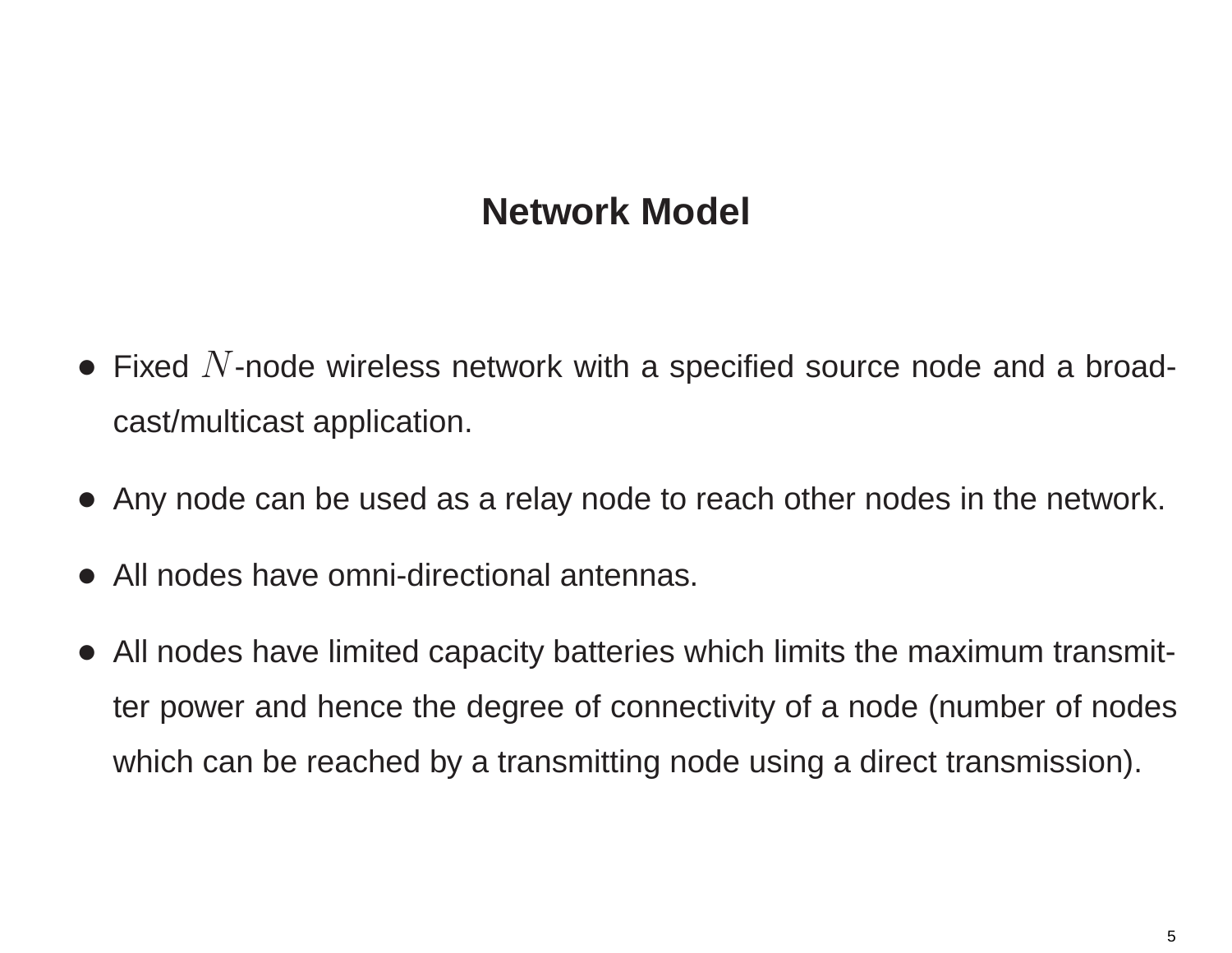#### **Network Model**

 $\bullet$ The power matrix, P, is an  $N \times N$  symmetric matrix, the  $(i, j)^{th}$  element of which represents the power required for node i to transmit to node j:

$$
\mathbf{P}_{ij} = [(x_i - x_j)^2 + (y_i - y_j)^2]^{\alpha/2} = d_{ij}^{\alpha}
$$
 (1)

where

 $-\left\{ (x_i, y_i):1\leq i\leq N\right\}$  are node coordinates.

 $-\,\alpha$  ( $2\leq\alpha\leq4$ ) is the channel loss exponent.

 $-\,d_{ij}$  is the Euclidean distance between nodes  $i$  and  $j.$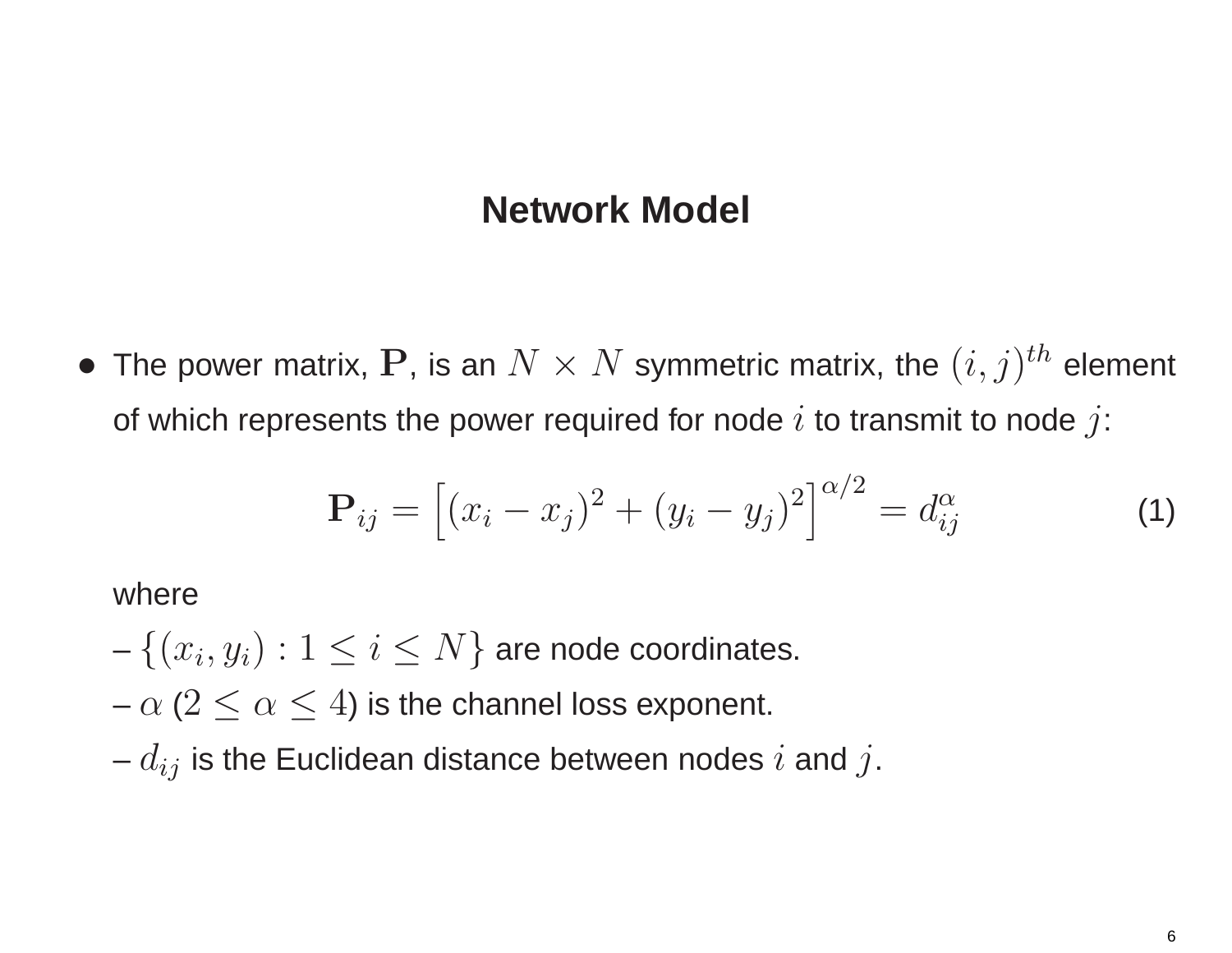### **Problem Statement**

- $\bullet$  s is the source node.
- $\bullet \,\, {\cal N}$  is the set of all nodes in the network, cardinality  $N.$
- $\bullet \,\, {\mathcal E}$  is the set of all directed edges, cardinality  $E.$
- $\bullet$   $\mathcal{D} \subseteq \{\mathcal{N} \setminus s\}$  is the set of destination nodes, cardinality  $D.$
- $\bullet~$  Denoting the transmitter power threshold of node  $i$  by  $Y_{i}^{max}$ ,  ${\cal E}$  is given by:

<span id="page-7-0"></span>
$$
\mathcal{E} = \{(i \to j) \mid (i, j) \in \mathcal{N}, i \neq j, \mathbf{P}_{ij} \leq Y_i^{max}, j \neq s\}
$$
 (2)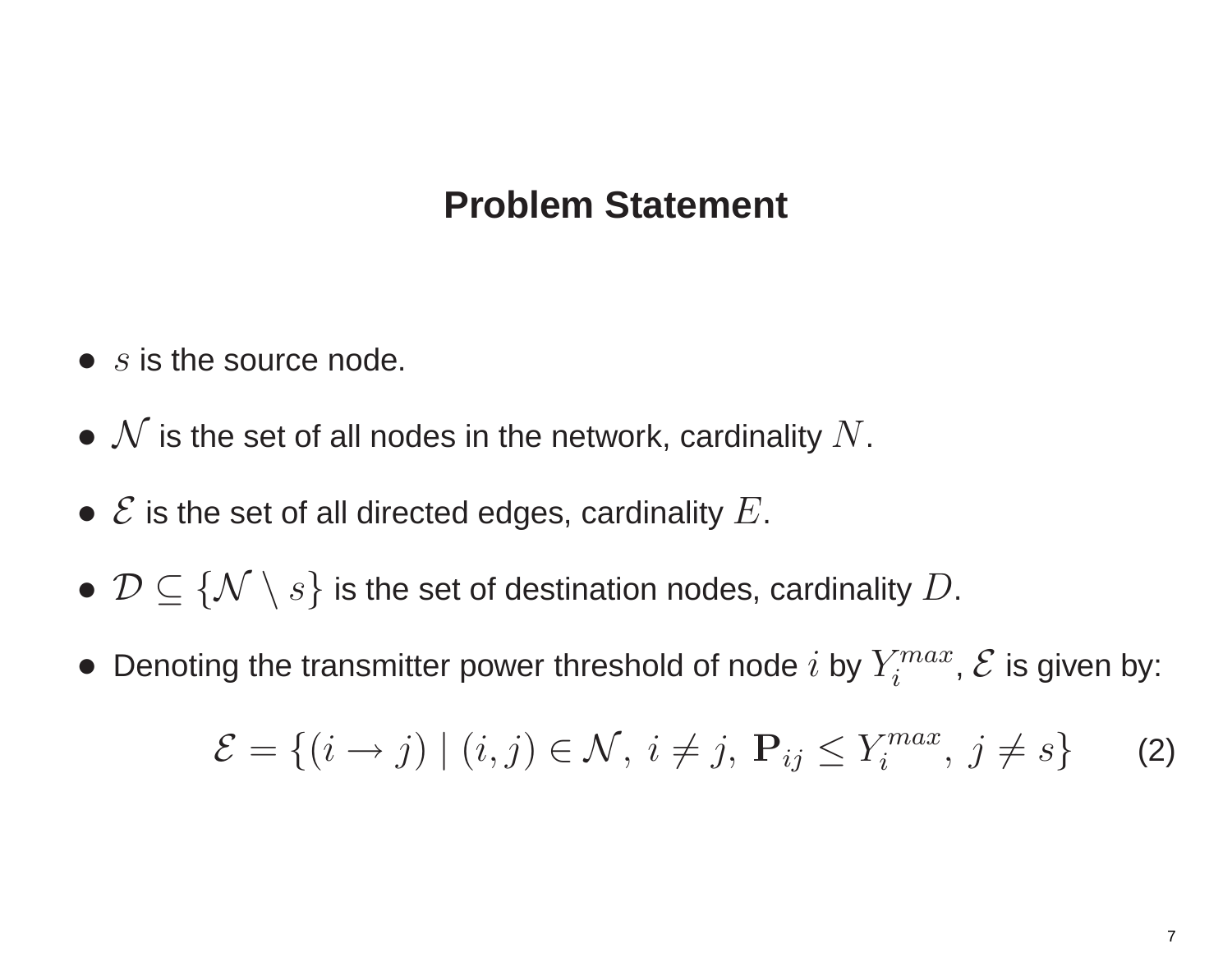### **Problem Statement**

- $\bullet\,\left\{ F_{ij}:\forall\!\left( i\rightarrow j\right) \in\mathcal{E}\right\}$  is a set of flow variables.
- $\bullet\,\left\{ H_{i}:\forall i\in\mathcal{N}\right\}$  is a set of binary variables denoting *hop-count*.
- For wired networks, the hop-count of any node  $i$ ,  $H_i$ , is the number of links carrying positive flow out of the node.
- For wireless networks  $H_i$  is an indicator variable equal to 1 if there is at least one link carrying a positive flow out of node  $i$ , and 0 otherwise.
- This definition is due to the fact that multiple nodes can be reached from <sup>a</sup> transmitting node using <sup>a</sup> single transmission to the farthest node.
- Total hop-count is thus the number of transmitting nodes in the multicast tree.
- • Minimizing the total hop-count is equivalent to minimizing the number of transmitting nodes in the tree.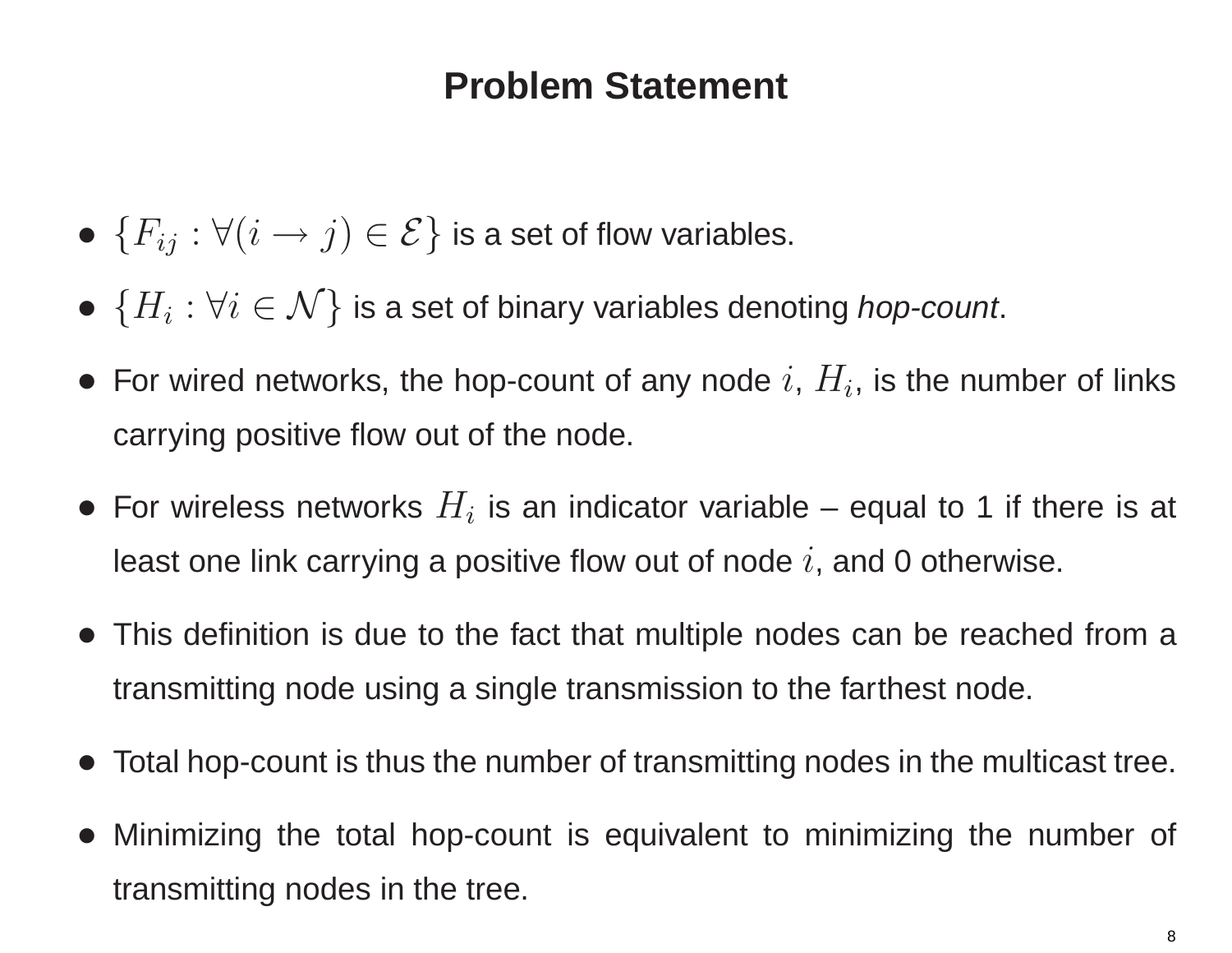#### **Problem Statement**



Figure 1: Shaded circles represent the destination nodes. The numbers above the edges are the flows. For <sup>a</sup> wired network, the hop-count of node 1 is 2, equal to the number of edges directed out of node 1 carrying <sup>a</sup> positive flow. If the network is wireless and if nodes have omni-directional antennas, the hop-count of node 1 is 1, since it can send <sup>a</sup> packet to the farther destination node, which will be picked up by the destination node closer to it. Thus the total hop-count in <sup>a</sup> wireless multicast tree is equal to the number of transmitting nodes in the tree.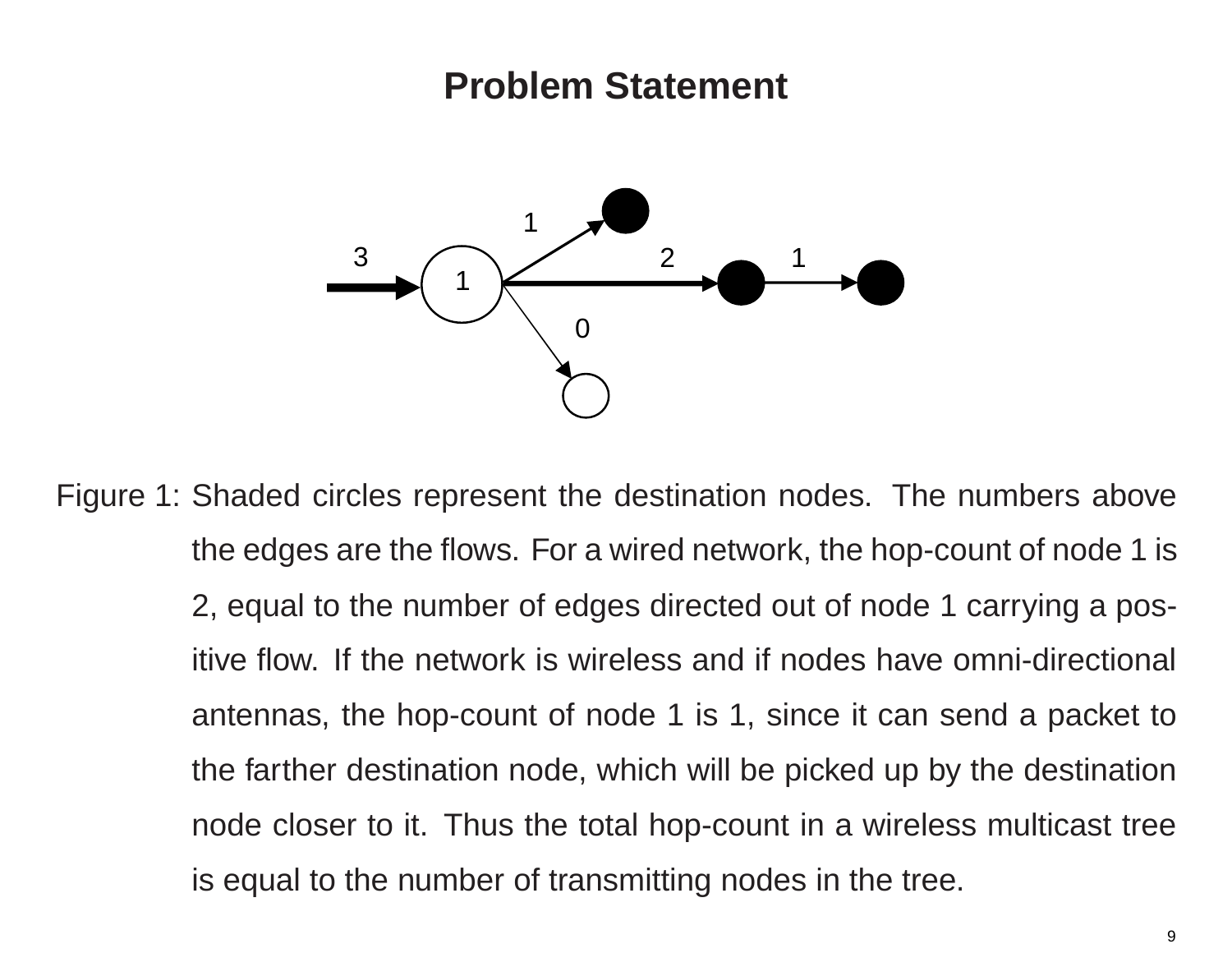The objective function of the minimum-hop multicast problem in wireless networks can be written as:

<span id="page-10-0"></span>
$$
\text{minimize } \sum_{i=1}^{N} H_i \tag{3}
$$

- This problem can be interpreted as <sup>a</sup> single-commodity, single-origin multipledestination uncapacitated flow problem, with the source having  $D$  units of supply and the destination nodes having one unit of demand each.
- For other nodes, the net in-flow must equal the net out-flow, since they serve only as relay nodes (note that not all of the relay nodes need to act as such).
- This model can also be viewed as a token allocation scheme where the source node generates as many tokens as there are destination nodes and distributes them along the "most efficient" (in terms of number of hops) tree such that each destination node gets to keep one token each.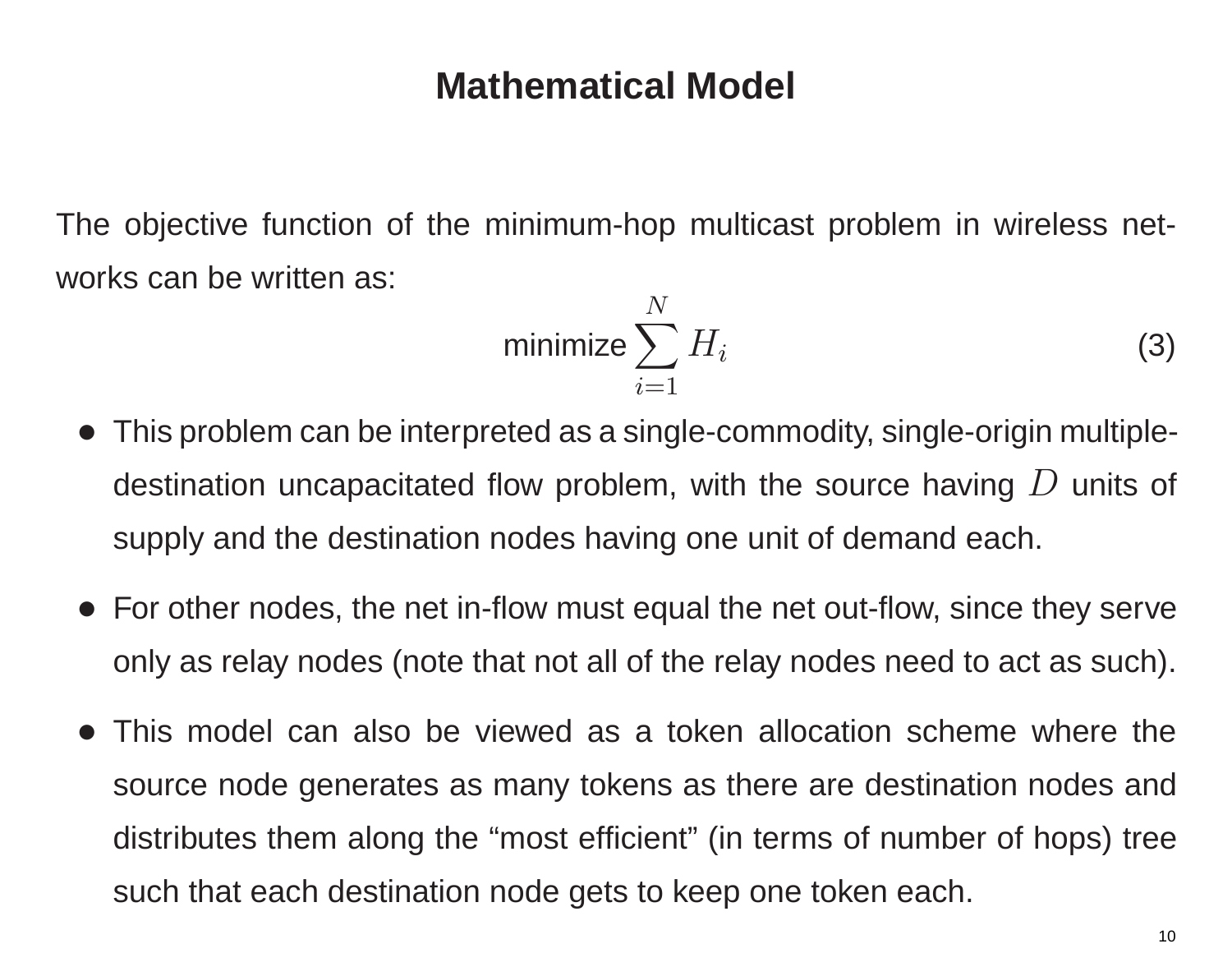This problem can be solved using the usual *conservation of flow constraints*:

<span id="page-11-0"></span>
$$
\sum_{j=1}^{N} F_{ij} = D; \quad i = s, (i \to j) \in \mathcal{E}
$$
 (4)

$$
\sum_{j=1}^{N} F_{ji} - \sum_{j=1}^{N} F_{ij} = 1; \quad \forall i \in \mathcal{D}, (i \to j) \in \mathcal{E}
$$
 (5)

$$
\sum_{j=1}^{N} F_{ji} - \sum_{j=1}^{N} F_{ij} = 0; \quad \forall i \notin \{ \mathcal{D} \cup s \}, (i \to j) \in \mathcal{E}
$$
 (6)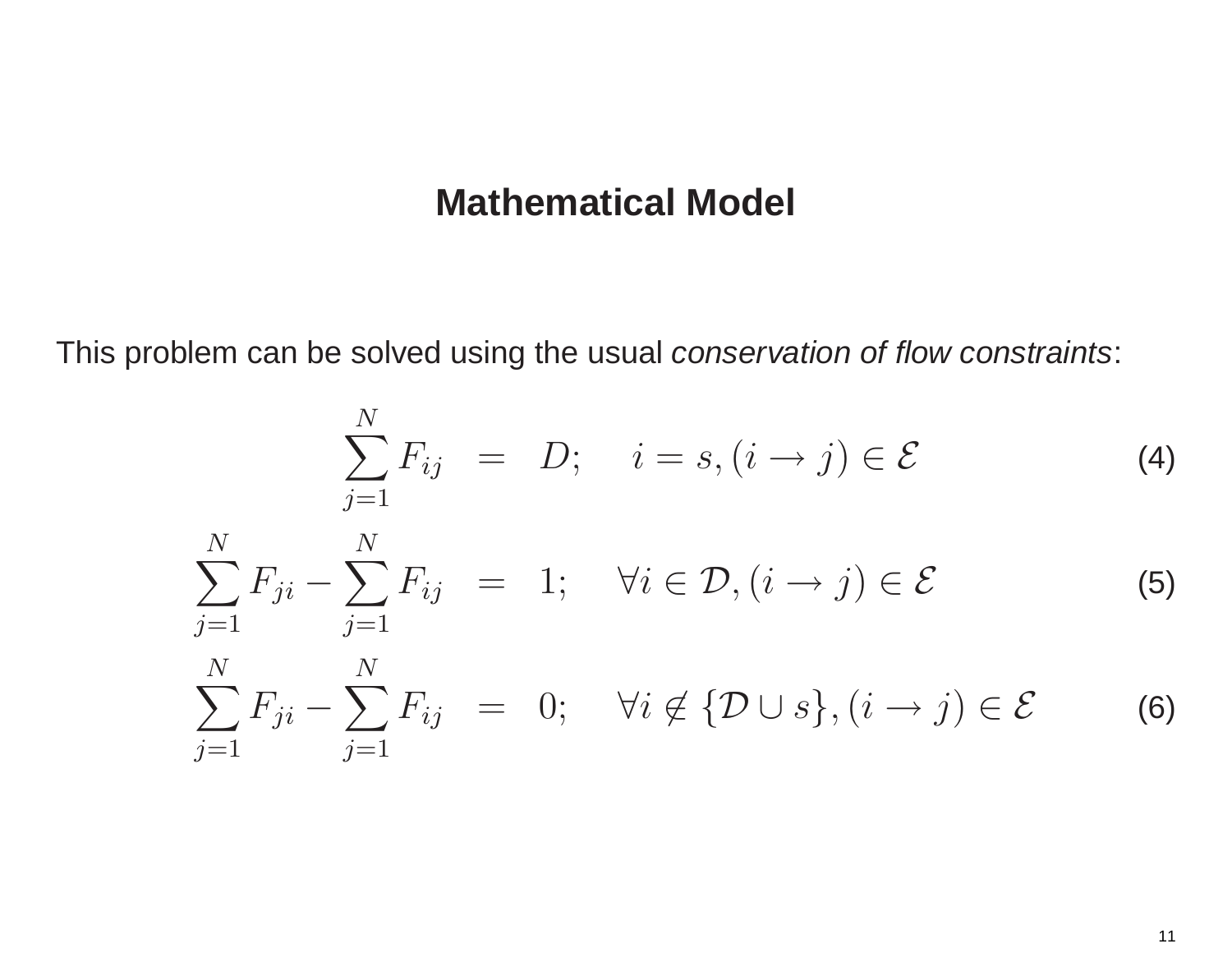Constraints linking the flow variables to the hop-count variables are given by

<span id="page-12-0"></span>
$$
D \cdot H_i - \sum_{j=1}^{N} F_{ij} \ge 0; \ \forall i \in \mathcal{N}, \ (i \to j) \in \mathcal{E}
$$
 (7)

- Eq. [\(7\)](#page-12-0) says that "the hop-count of a node is equal to 1 if there is a positive flow in at least one link directed away from the node, and 0 otherwise".
- The coefficient of  $H_i$  above comes about since the maximum flow out of a node is equal to the number of destination nodes.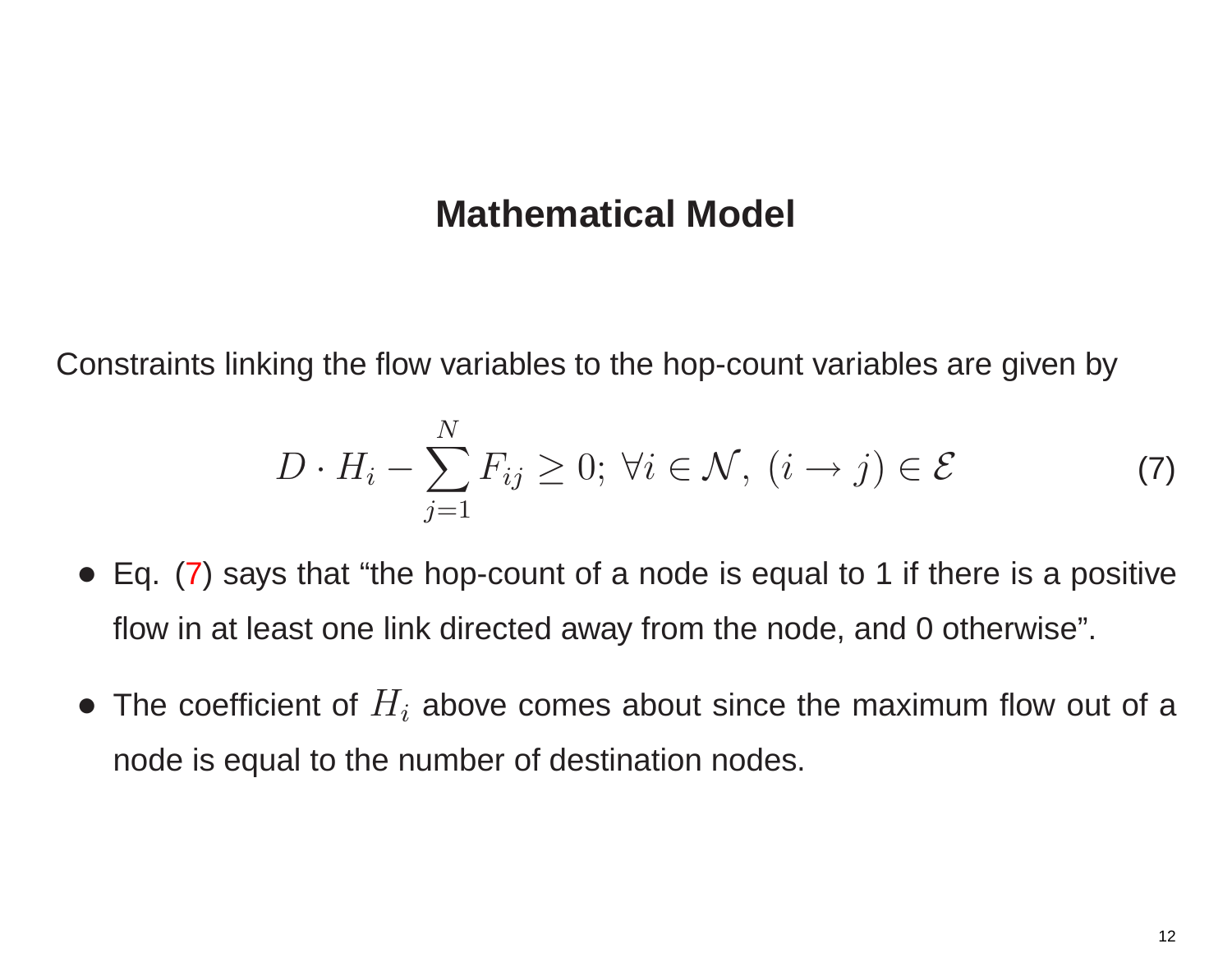• The final set of constraints express the integrality of the  $H_i$  variables and non-negativity of the  $F_{ij}$  variables.

$$
H_i \in \{0, 1\}; \ \forall i \in \mathcal{N} \tag{8}
$$

<span id="page-13-1"></span><span id="page-13-0"></span>
$$
F_{ij} \geq 0; \ \forall (i \to j) \in \mathcal{E}
$$
 (9)

- In summary, the objective function in Eq. [\(3](#page-10-0)) subject constraints in Eqs. [\(4\)](#page-11-0) to [\(9\)](#page-13-0) solves the minimum-hop multicast problem in wireless networks.
- $\bullet\,$  There are  $E+N$  variables (the number of flow variables in the formulation is equal to  $E$ , and the number of hop-count variables is equal to  $N$ .
- Strictly speaking, however, the number of hop-count variables is equal to  $N-1$  since the multicast tree must include a transmission from the source and hence  $H_i$  must be equal to 1 for  $i =$  *source*.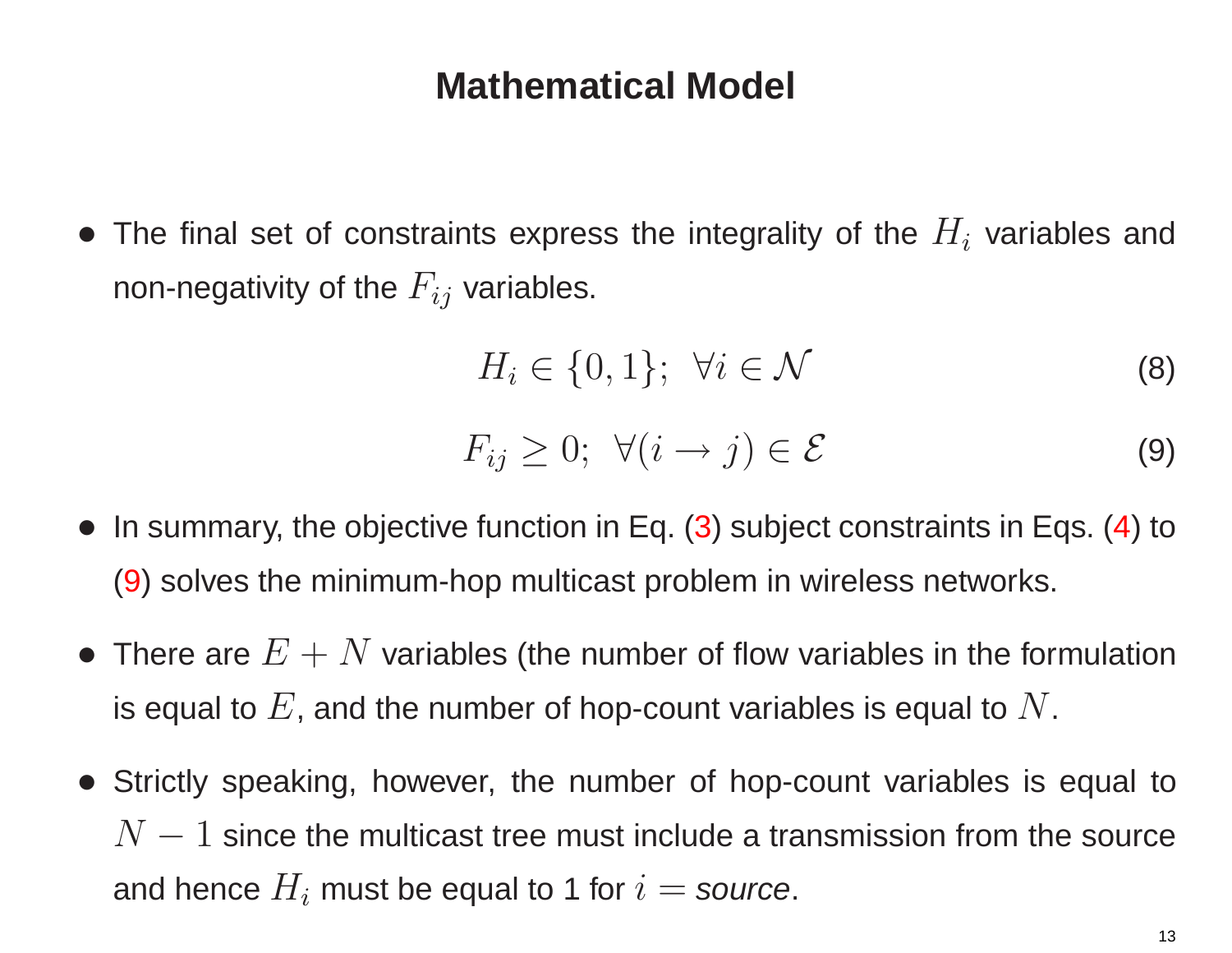# **Discussion**

- The routing tree is constructed by identifying the transmitting nodes and their farthest neighbors for which there is an outward positive flow.
- Let node 1 be the source and the destination nodes be 2, 5, 7, 9 and 10.

<span id="page-14-0"></span>

Figure 2: Example 10-node network with node degree of connectivity <sup>=</sup> 3.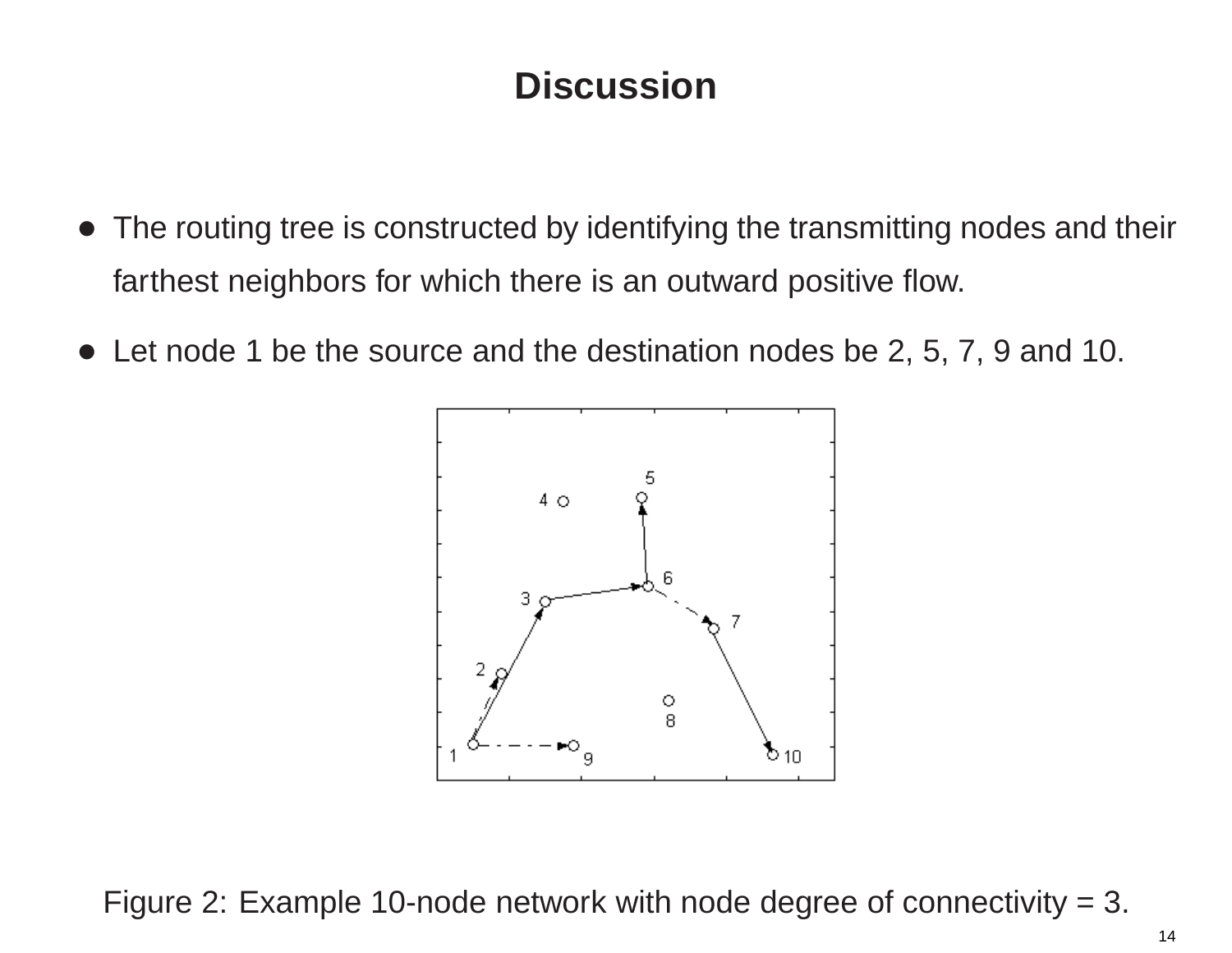### **Discussion**

- The solid lines represent the actual transmissions in the multicast tree. The dotted lines represent *implicit* transmissions; *i.e.*, the associated recipient nodes pick up the transmissions by virtue of their being closer to the
- The flow variables and their optimal values are shown below:

**F** <sup>=</sup> ⎡⎢⎢⎢ ⎢⎢⎢ ⎢⎢⎢ ⎢⎢⎢⎢ ⎢⎢⎢ ⎣ 1 3 *−−−−−* 1 *<sup>−</sup> <sup>−</sup>* 0 *−−−−−* 0 *<sup>−</sup>* 0 *<sup>−</sup>* 0 *<sup>−</sup>* 3 *−−−− <sup>−</sup>* 0 *<sup>−</sup>* 0 0 *−−−− <sup>−</sup>* 0 0 *<sup>−</sup>* 0 *−−−− <sup>−</sup>* 0 *<sup>−</sup>* 1 *<sup>−</sup>* 2 *−−− −−−−−* 0 *<sup>−</sup>* 0 *<sup>−</sup>* 1 *−−−−−−* 0 *<sup>−</sup>* 0 0 0 *−−−−−* 0 *<sup>−</sup> <sup>−</sup> −−−−−−* 000 *<sup>−</sup>* ⎤⎥⎥⎥ ⎥⎥⎥ ⎥⎥⎥ ⎥⎥⎥⎥ ⎥⎥⎥ ⎦

<span id="page-15-0"></span>(10)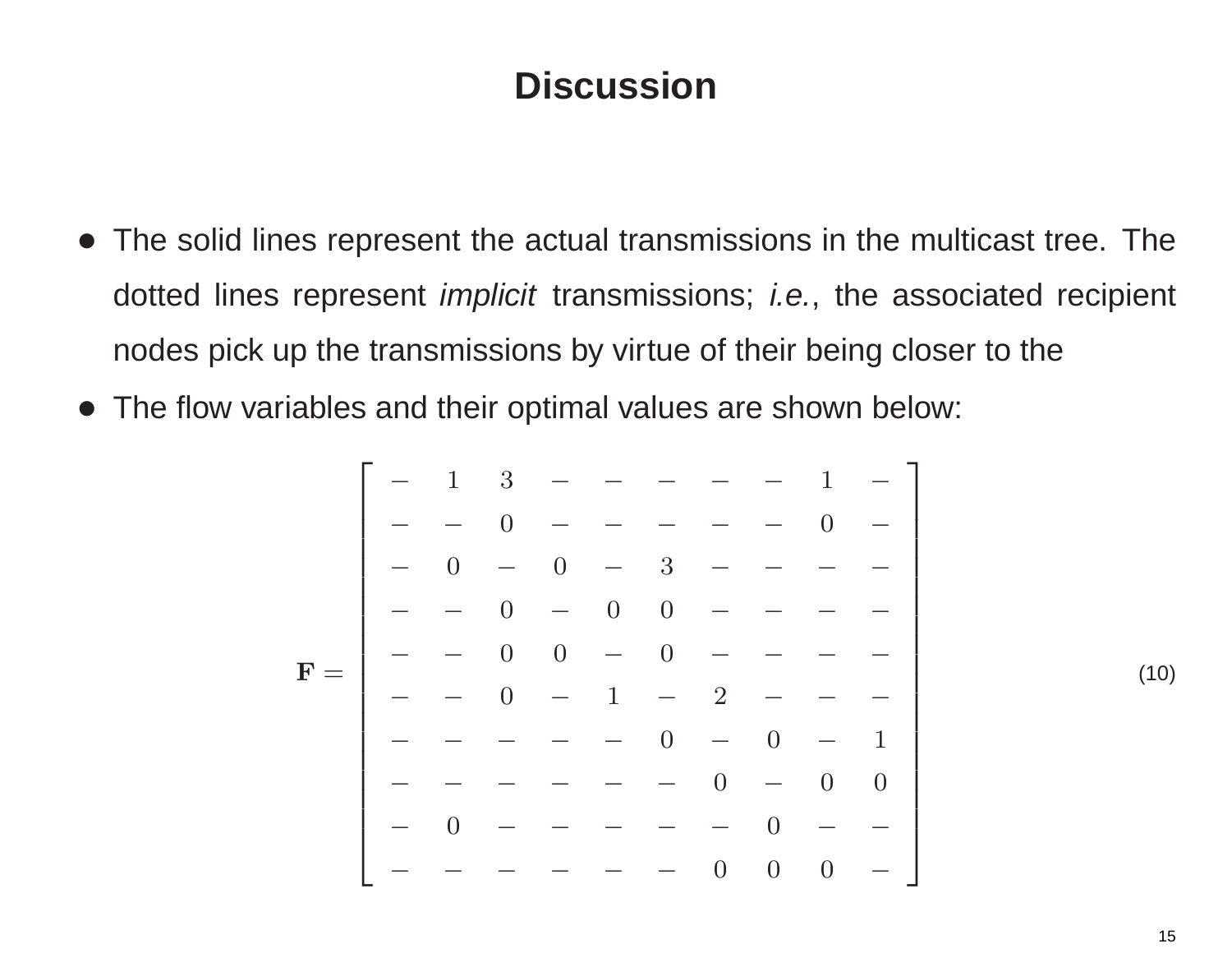- $\bullet$  The first column in the flow matrix,  $\mathbf{F}$ , is empty since node 1 is the source and reflects the condition  $j\neq$  so*urce* in Eq. ([2](#page-7-0)).
- $\bullet\,$  Diagonal elements of  ${\bf F}$  are empty because of the condition  $i\neq j$  in Eq. ([2\)](#page-7-0).
- Whether flow variables corresponding to the rest of the indices exist or not is dictated by the maximum power constraint on the transmitters.
- Examining the first row of the optimal flow values in Eq. [\(10\)](#page-15-0), we see that there are non-zero flows from node 1 to nodes 2, 3 and 9, of which node 3 is the farthest.
- This is shown as a solid line from node 1 to 3 in Figure [2](#page-14-0).
- The dotted lines to nodes 2 and 9 represent that these nodes pick up the transmission by virtue of their being closer to node 1 than 3.
- The actual sequence of transmissions is therefore:

$$
\{1 \to 3, 3 \to 6, 6 \to 5, 7 \to 10\}.
$$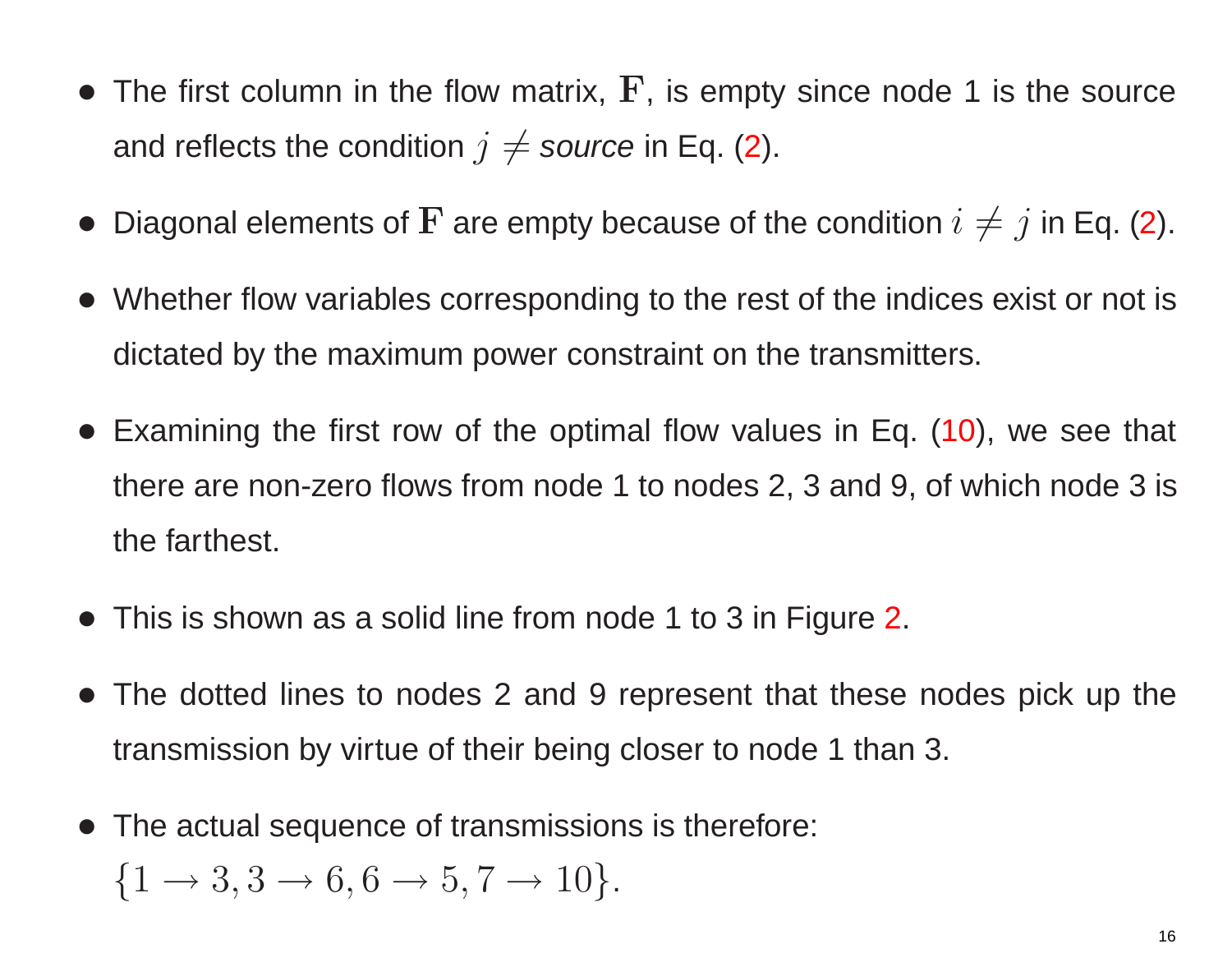## **Discussion**

- The above MILP model can also be used for obtaining *maximum power constrained* minimum hop multicast trees.
- In [Das. et. al., *Globecom 2003*], <sup>a</sup> polynomial time optimal algorithm was presented for obtaining multicast trees which maximize minimum node lifetime, or alternately, as <sup>a</sup> special case, minimize the maximum transmit power.
- $\bullet$  Let  $\hat{Y}$ be the optimal maximum transmit power obtained after solving the minimax problem. Redefining the set of valid edges as:

<span id="page-17-0"></span>
$$
\mathcal{E} = \{ (i \to j) \mid (i, j) \in \mathcal{N}, i \neq j, \mathbf{P}_{ij} \leq \hat{Y}, j \neq s \}
$$
 (11)

in place of Eq. [\(2\)](#page-7-0) and solving the MILP model will yield <sup>a</sup> minimum hop multicast tree such that the maximum transmit power is not greater than  $\hat{Y}$ .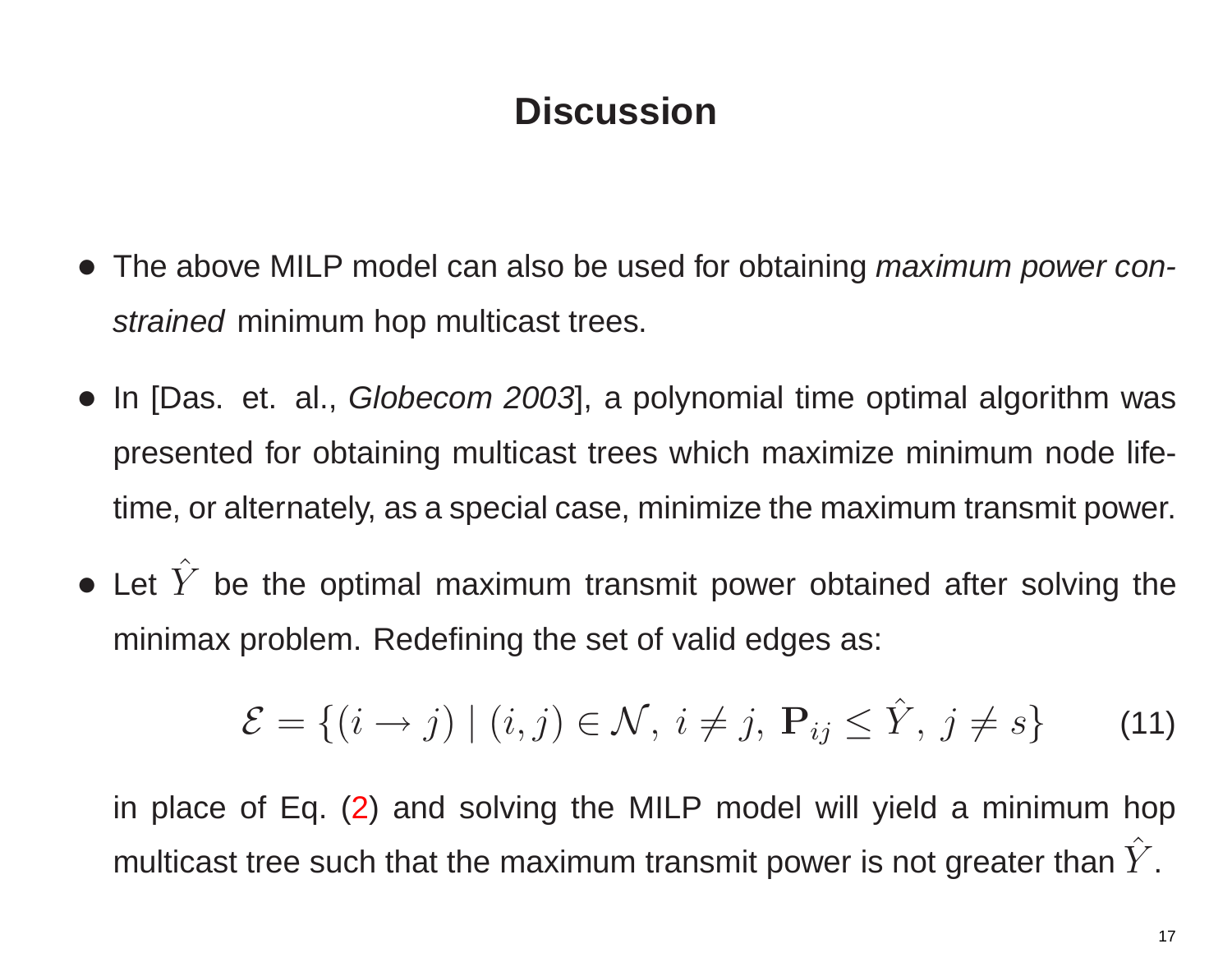- Such relaxations usually form the basis of approximation algorithms.
- $\bullet$ Given an MILP problem **P** and an instance of the problem, I, we denote the LP-relaxation of the instance by  $LP(I)$ .
- $\bullet\,$  If the optimal solution of  $LP(I)$  is integral, the problem is solved.
- • Otherwise, the fractional optimal solution, which is <sup>a</sup> lower bound on the optimal solution of  $I$ , is usually rounded (which can be deterministic or randomized) to provide <sup>a</sup> feasible integral solution.
- (There exists other methods for converting the fractional solution to an integral solution,  $e.g.,$  the primal-dual scheme).
- $\bullet$  An approximation guarantee can then be obtained by comparing the costs of the fractional solution and the integral solution.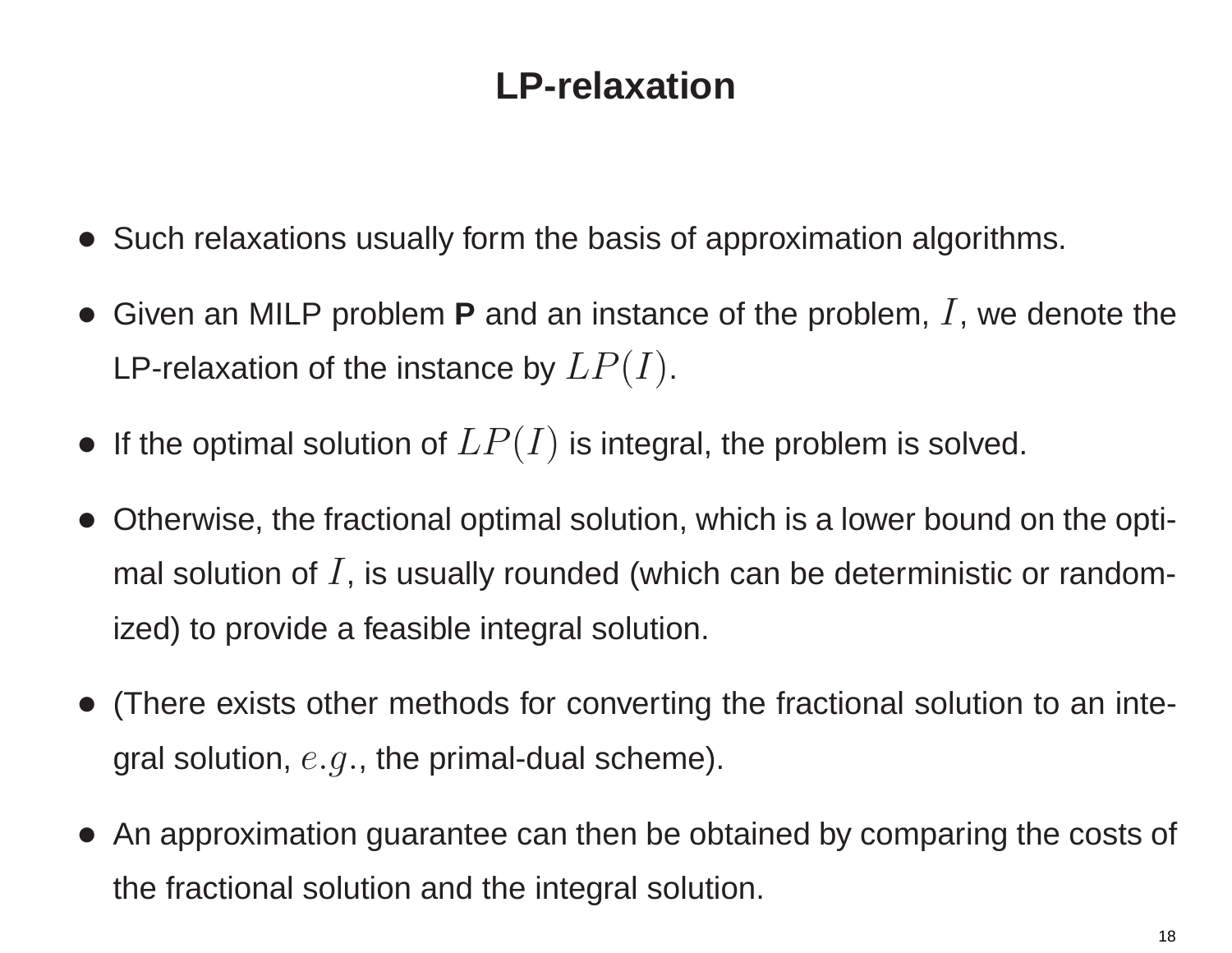• LP-relaxation of our model is obtained by replacing constraints in Eq. [\(8\)](#page-13-1) with:

$$
0 \le H_i \le 1; \ \forall i \in \mathcal{N} \tag{12}
$$

- $\bullet~$  From Eq. [\(7\)](#page-12-0), we see that  $H_i$  will be set equal to  $\sum_j F_{ij}/D$  in the optimal solution of the relaxed model since the objective function involves minimization of the sum of all  $H_i$ 's.
- Note that  $0\leq \sum_j F_{ij}/D\leq 1$  since the maximum flow out of any node is equal to  $D$  and the minimum is 0.
- Therefore, the upper bound on  $H_i$  in [\(12](#page-19-0)) is redundant and the variables  ${H_i}$  can simply be declared to be non-negative, as shown below:

<span id="page-19-0"></span>
$$
H_i \geq 0; \ \forall i \in \mathcal{N} \tag{13}
$$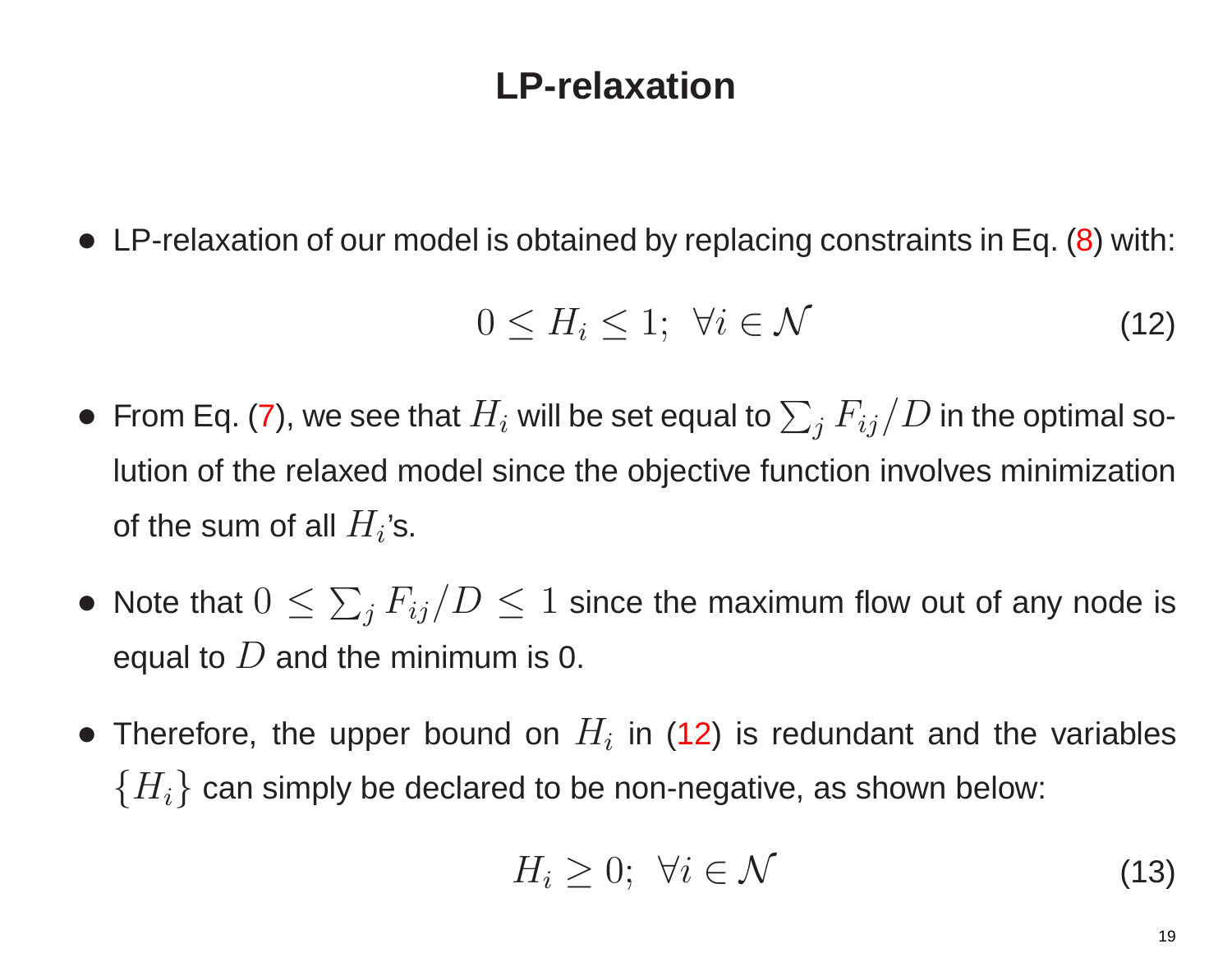- $\bullet\;$  If there is zero flow out of node  $i,\,H_i$  will be equal to 0 in the optimal solution; *i.e.,*  $H_i = 0$  *if*  $\sum_j F_{ij} = 0, j \neq i.$
- $\bullet\,$  No rounding is therefore required in this case for  $H_i.$
- •Since net flow out of the source node is always equal to  $D$ ,  $H_{\text{source}}$  will be equal to 1 in the optimal relaxed solution and will not require any rounding.
- For any node  $i \neq$  source, if the total outflow is non-zero and the ratio  $\sum_j F_{ij}/D$  is fractional  $(i.e.,\, 0\,<\,\sum_j F_{ij}\,<\,D),$  the cost associated with rounding up  $H_i$  to the nearest integral value is  $1-\sum_j F_{ij}/D.$
- $\bullet~$  The round-up cost associated with the node  $H_i$  decreases as  $\sum_j F_{ij} \rightarrow D.$
- $\bullet \,$  Maximum round-up cost occurs when  $\sum_j F_{ij} = 1.$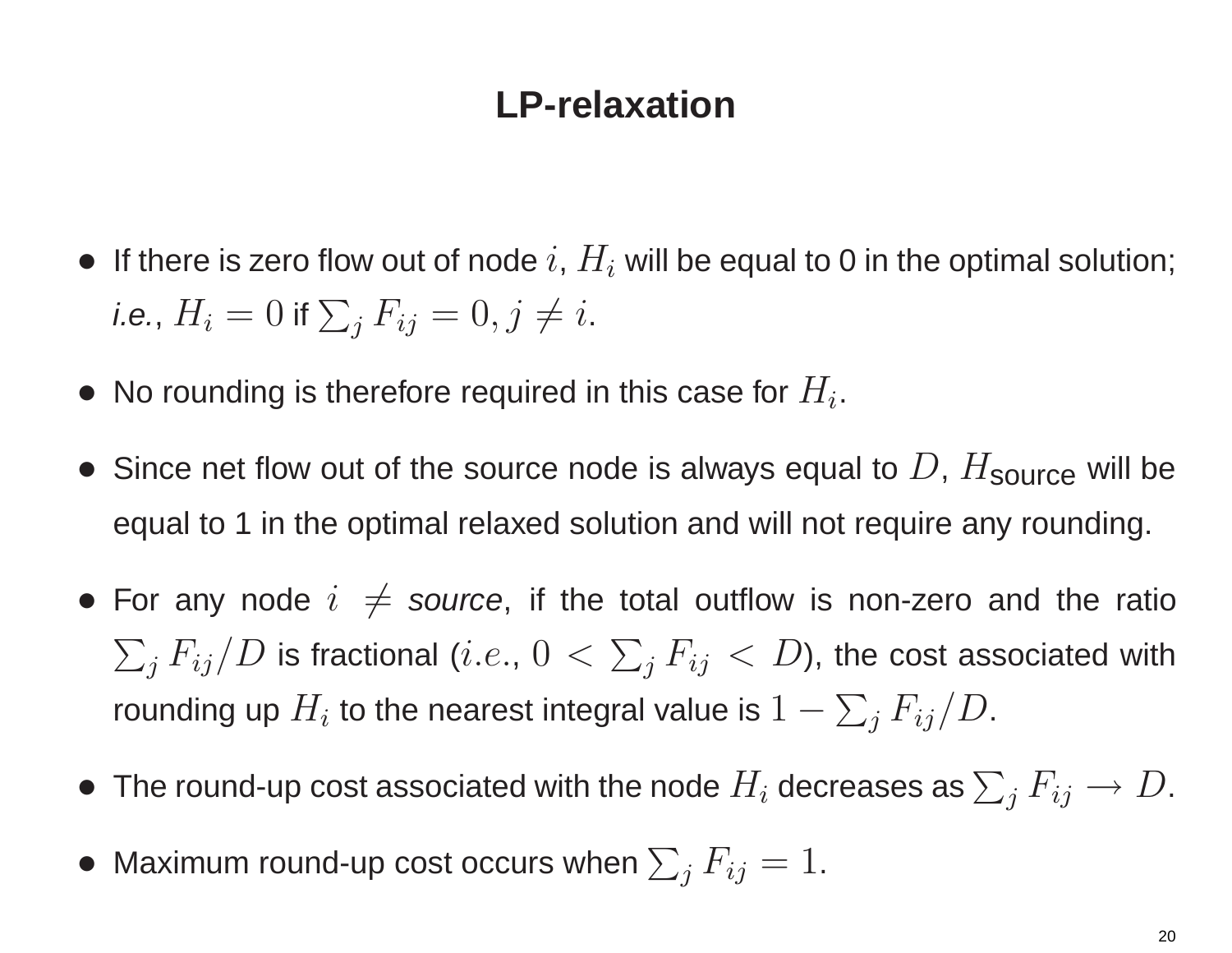We now construct <sup>a</sup> problem instance for which the optimal relaxed solution will incur the maximum round-up cost. The round-up cost will be maximum if the following conditions are satisfied:

- (a) The optimal minimum-hop multicast tree comprises of node-disjoint (except at the source node) paths to each of the destination nodes,
- (b) All nodes other than source and destinations are used as relays and carry unit flow each This must be satisfied since the paths to the destinations are node-disjoint, except at the source.
- (c) All destination nodes are leaves in the optimal tree and are farthest from the source (in terms of number of hops). For odd  $N$  ( $N\geq 5$ ), this condition can be met if the number of destination nodes is given by  $D = (N-1)^{1/2}$ .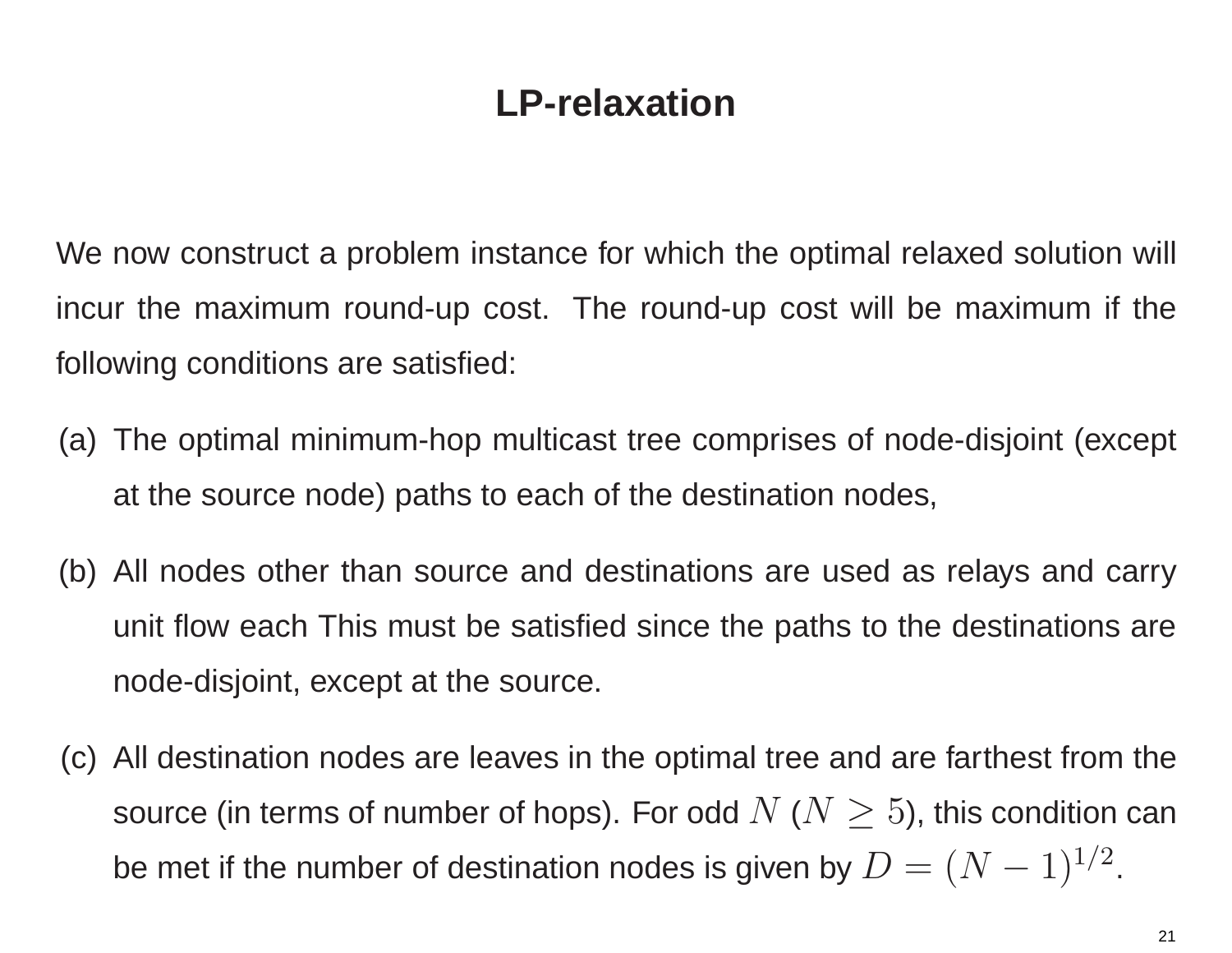

Figure 3: A 9-node, 2-destination problem for which the round-up cost incurred in converting the optimal fractional solution to an integral solution is the maximum.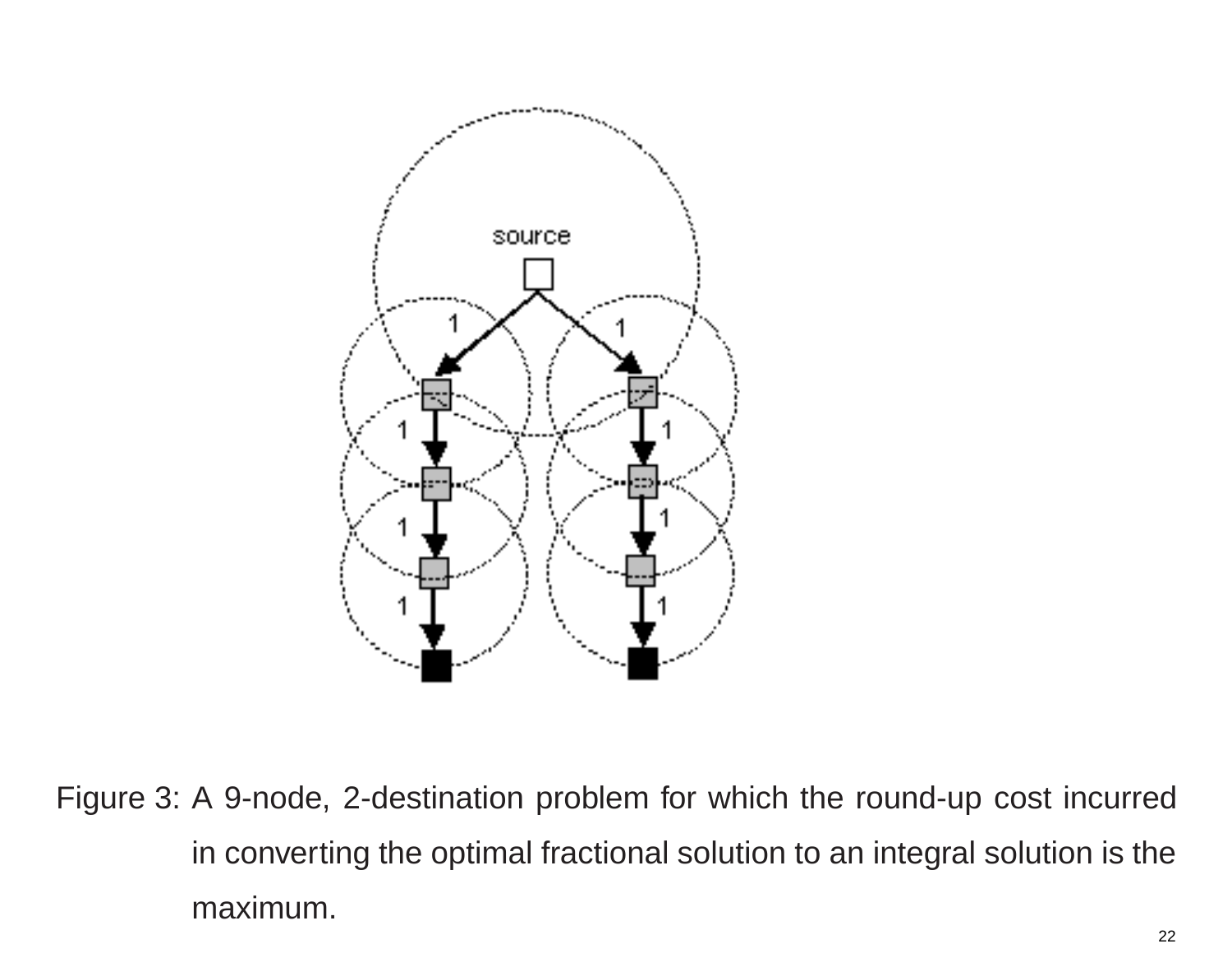- The darkly shaded nodes are the destinations and the dotted circles represent the communication range of each node.
- The optimal solution for this problem instance involves 7 hops, as shown.
- If the LP-relaxation of this problem is solved, all directed links will be assigned unit flow as shown.
- $\bullet$  Correspondingly, the optimal cost of the relaxation is equal to  $1+6$   $\times$  $(1/2)~=~4,$  since the hop-count of the source is equal to  $\sum_j F_{ij}/D~=~$  $2/2=1$  and that of all relay nodes (shown lightly shaded) is equal to  $\sum_j F_{ij}/D \ = \ 1/2.$  The round up cost is 7 (7 transmit nodes), which is equal to the number of hops.
- If the above conditions are satisfied, it can be shown that the ratio of the optimal solution to its  $LP$ -relaxation is given by  $D(N-D)/(N-1) \leq D$ .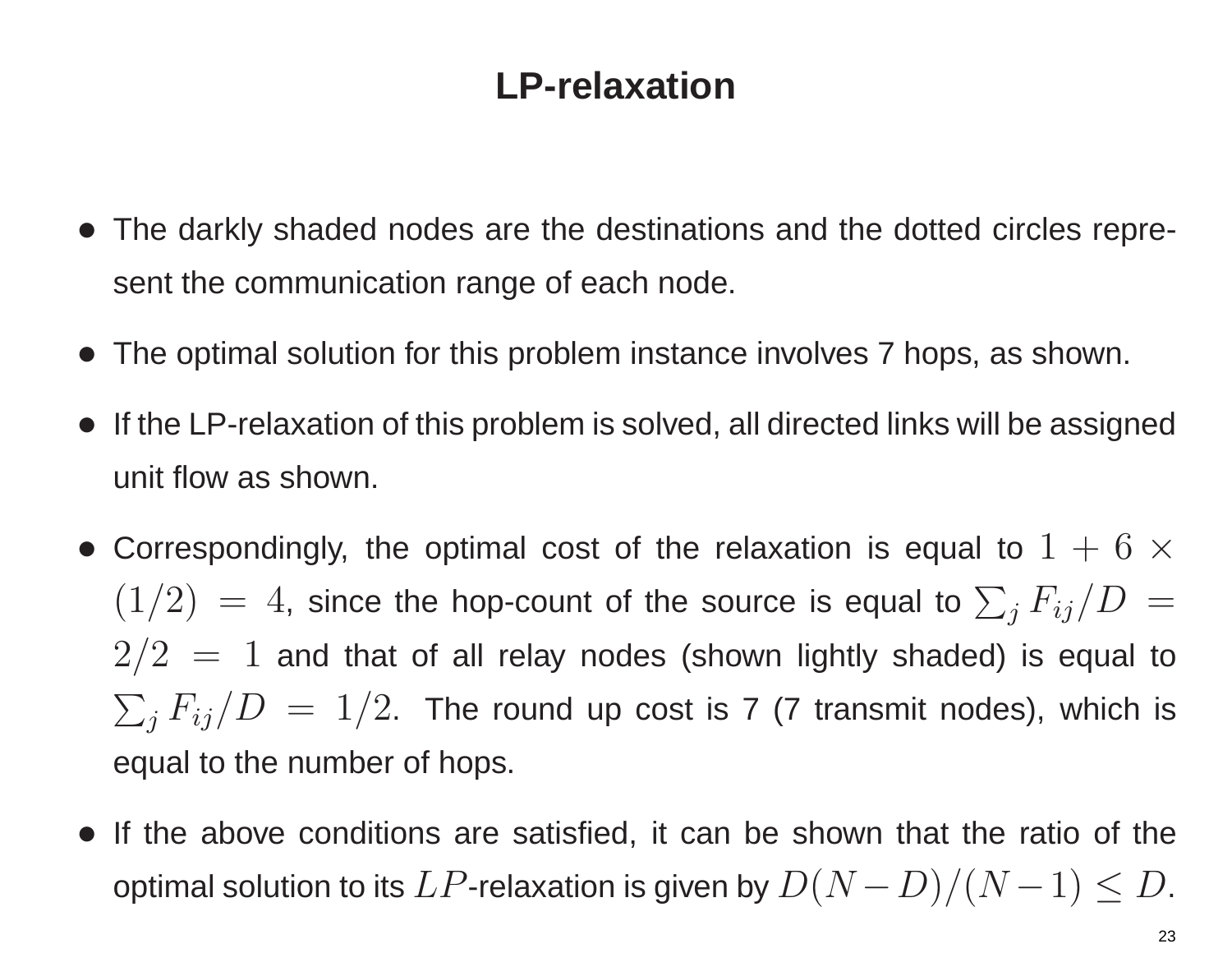- A sub-optimal sequential shortest path heuristic for solving the MILP problem.
- $\bullet\,$  Let  $\pi_D$  be any ordering of the destination nodes with respect to the source.
- For example, they can be ordered with respect to increasing or decreasing Euclidean distance from the source, or order the destination nodes on the basis of <sup>a</sup> shortest path (in terms of number of hops) tree to the source.
- The MILP problem is solved by computing <sup>a</sup> series of shortest paths in the sequence given by  $\pi_D.$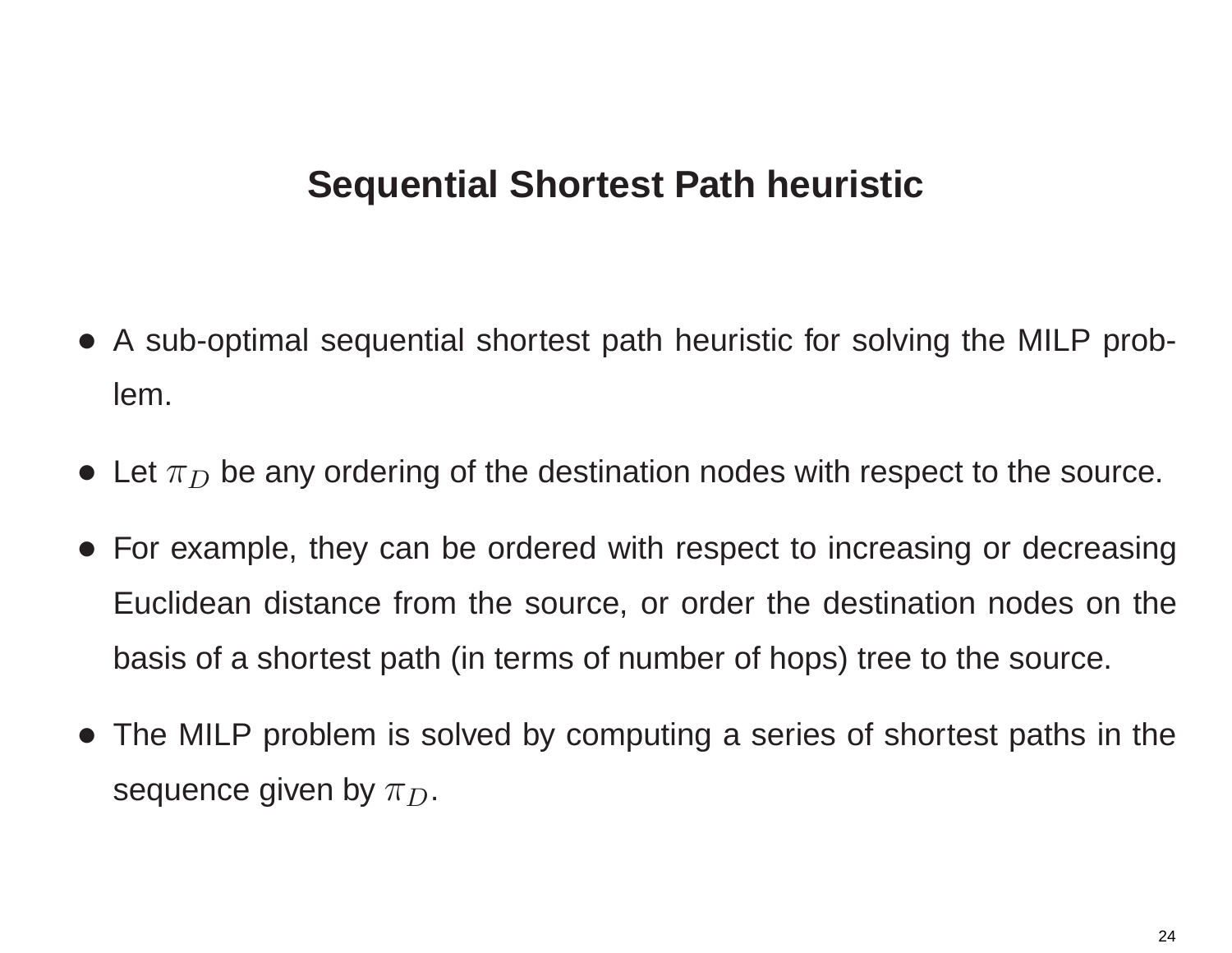- $\bullet$  Let  $\mathbf{W}^{(1)}$  be the initial weight matrix used for computing the shortest path between the source and  $\pi_D(1)$ , the first node in  $\pi_D.$
- $\bullet\,$  The  $(i,j)th$  element of  $\mathbf{W}^{(1)}$  is given by:

<span id="page-25-0"></span>
$$
\mathbf{W}_{ij}^{(1)} = \begin{cases} 1, & \text{if } (i \rightarrow j) \in \mathcal{E} \\ 0, & \text{otherwise} \end{cases}
$$
 (14)

where  ${\cal E}$  is the initial set of edges defined in Eq. ([2\)](#page-7-0).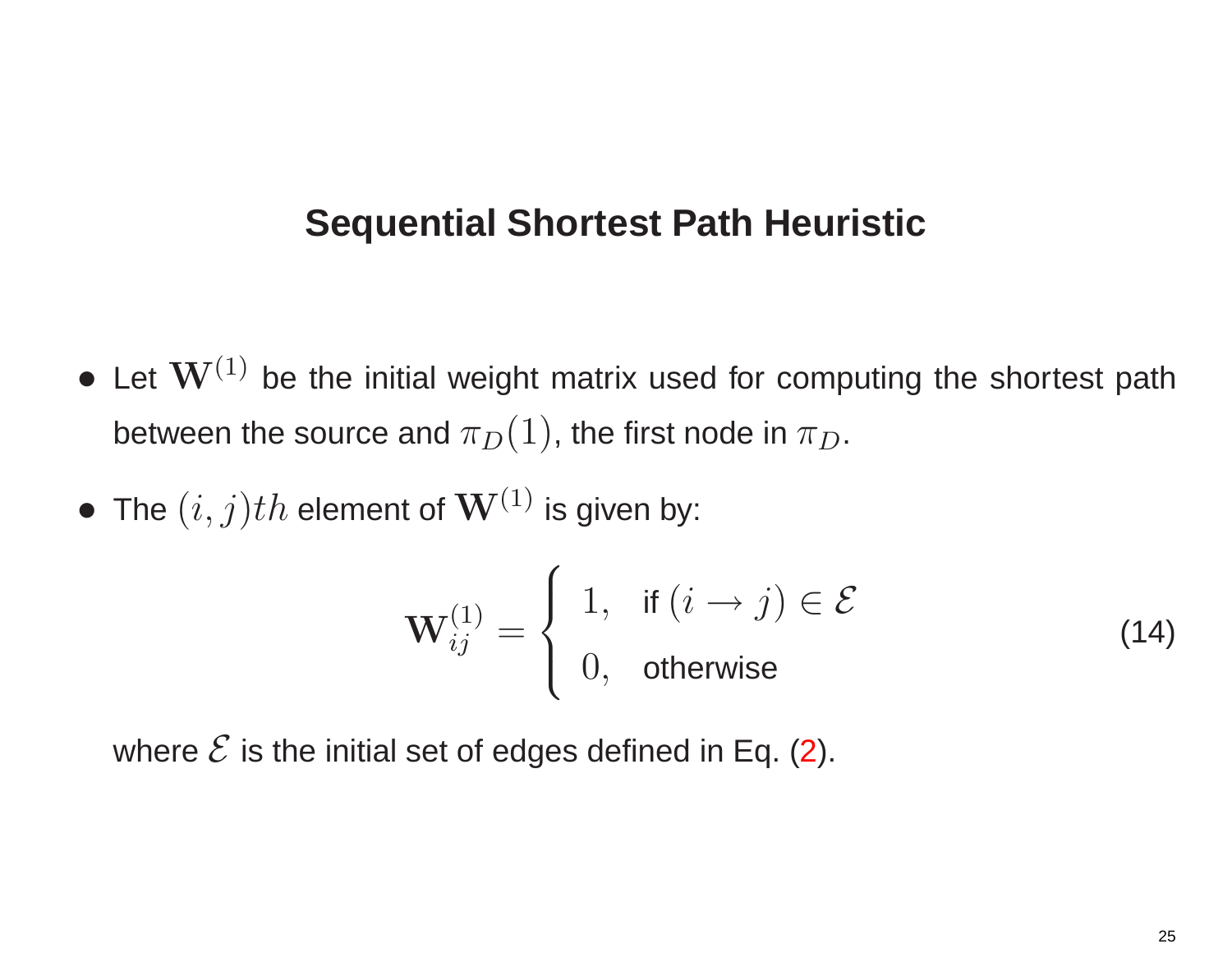- The minimum hop multicast problem in wireless networks with omni-directional antennas can be viewed as <sup>a</sup> minimization of the number of transmitting nodes.
- Consequently, if  $\vec{tr}$  $_1$  is the set of transmitting nodes in the shortest path obtained after the first iteration, using these nodes as relays in subsequent iterations would not incur any additional cost.
- •Thus, the weight matrix for the second iteration can be modified as follows:

<span id="page-26-0"></span>
$$
\mathbf{W}_{ij}^{(2)} = \begin{cases} 0, & \text{if } i \in \vec{tr}_1 \\ \mathbf{W}_{ij}^{(1)}, & \text{otherwise} \end{cases}
$$
(15)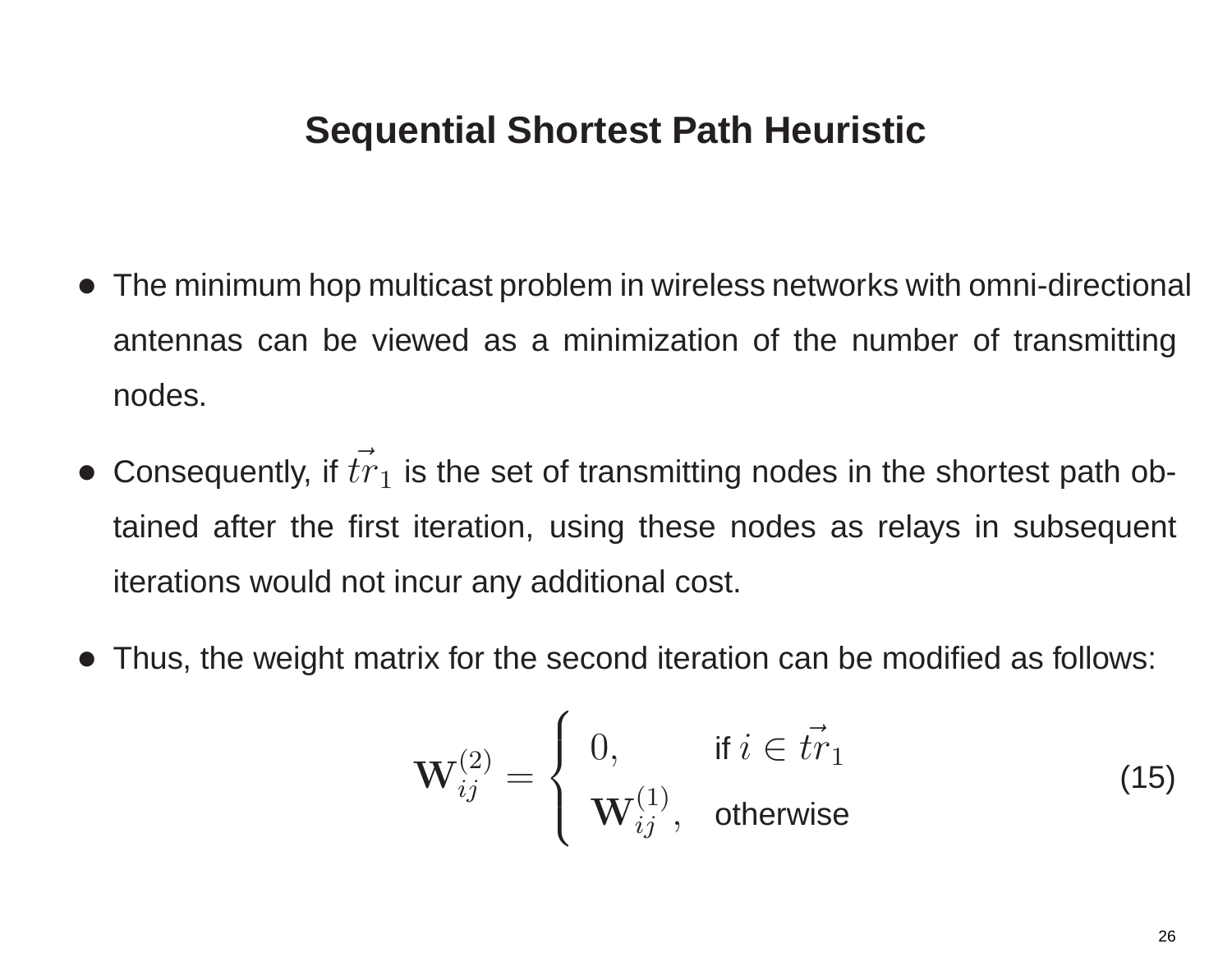- We refer to the weight modification procedure after each iteration as *node unwrapping*.
- $\bullet$  Using  $\mathbf{W}^{(2)}$ , a shortest path is computed between the source and  $\pi_D(2)$ , the second node in  $\pi_D.$
- $\bullet$  This procedure is repeated till all destination nodes are reached and the final multicast tree is obtained by concatenating the shortest paths obtained at each iteration.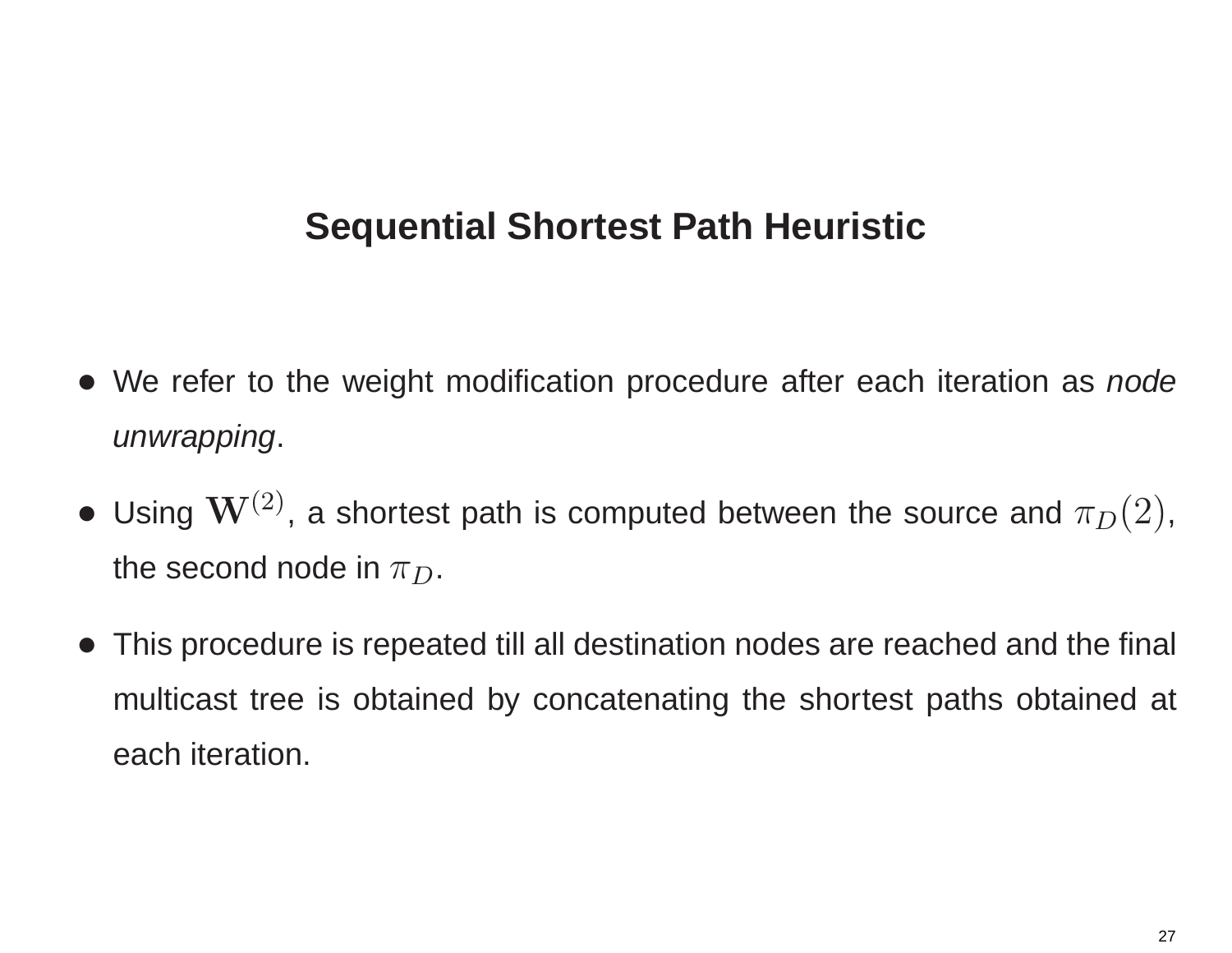- 1. Let  $\pi_D$  be any ordering of the destination nodes with respect to the source.
- 2. Let  $k$  be the iteration index.
- 3. Let  $path(k)$  be the shortest path obtained at iteration  $k.$

4. Set  $k=1$  ;

- 5. Compute the initial weight matrix  $\mathbf{W}^{(k)}$  (see eqn. [14\)](#page-25-0).
- 6. Find the shortest path between the  $source$  and the node  $\pi_D(k)$ ,  $path(k).$
- 7. **while**(not all destination nodes reached)
	- $\bullet$  Increment  $k=k+1;$
	- $\bullet$  Compute the new weight matrix  $\mathbf{W}^{(k)}$  (see eqn. [15\)](#page-26-0).
	- $\bullet$  Find the shortest path between the  $source$  and  $\pi_D(k).$

**end while**

8. Concatenate the set of shortest paths  $\{path(k)\}$  to obtain the multicast tree.

<span id="page-28-0"></span>Figure 4: High level description of the sequential shortest path algorithm.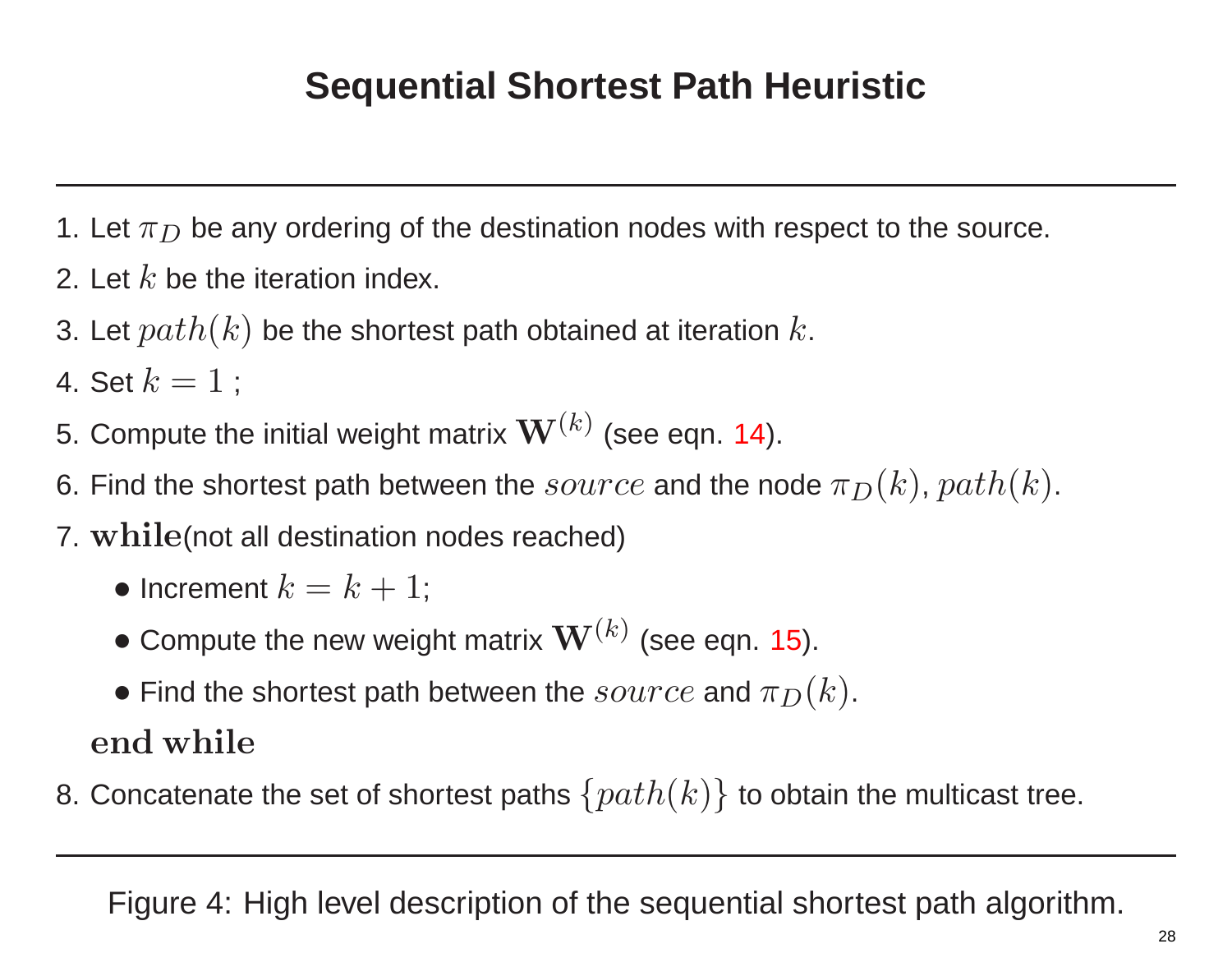- Since distributed algorithms (such as distributed Bellman-Ford) exist for the shortest path problem, the heuristic is amenable to distributed implementation provided the multicast group members are aware of their Euclidean distance (or, any other criterion used to sort the destination nodes) from the source.
- The algorithm can also be used for maximum power constrained minimum hop multicasting if the set of directed edges in the underlying graph is defined as in Eq. [\(11\)](#page-17-0).
- $\bullet\,$  The above procedure would take  $D$  shortest path iterations to terminate, one iteration for every destination.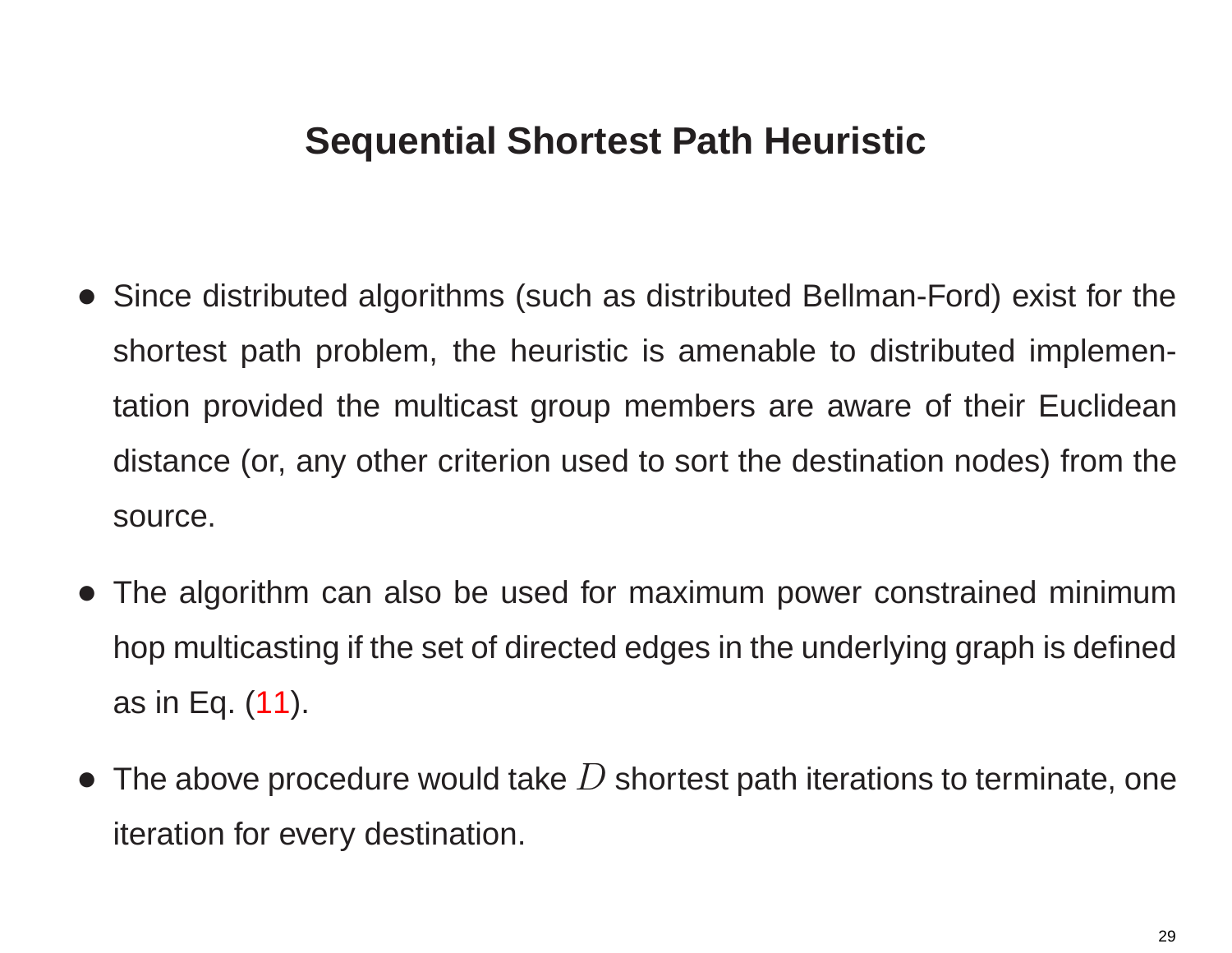• However, because of node unwrapping, it may be possible to reach additional destination nodes without any additional cost, as illustrated below.



Figure 5: (a) Shortest path at current iteration,  $A\,\rightarrow\, B\,\rightarrow\, C\,\rightarrow\, D,$  before node-unwrapping. (b) Node  $E$  can be reached simply by unwrapping node  $C.$  No additional iteration is required.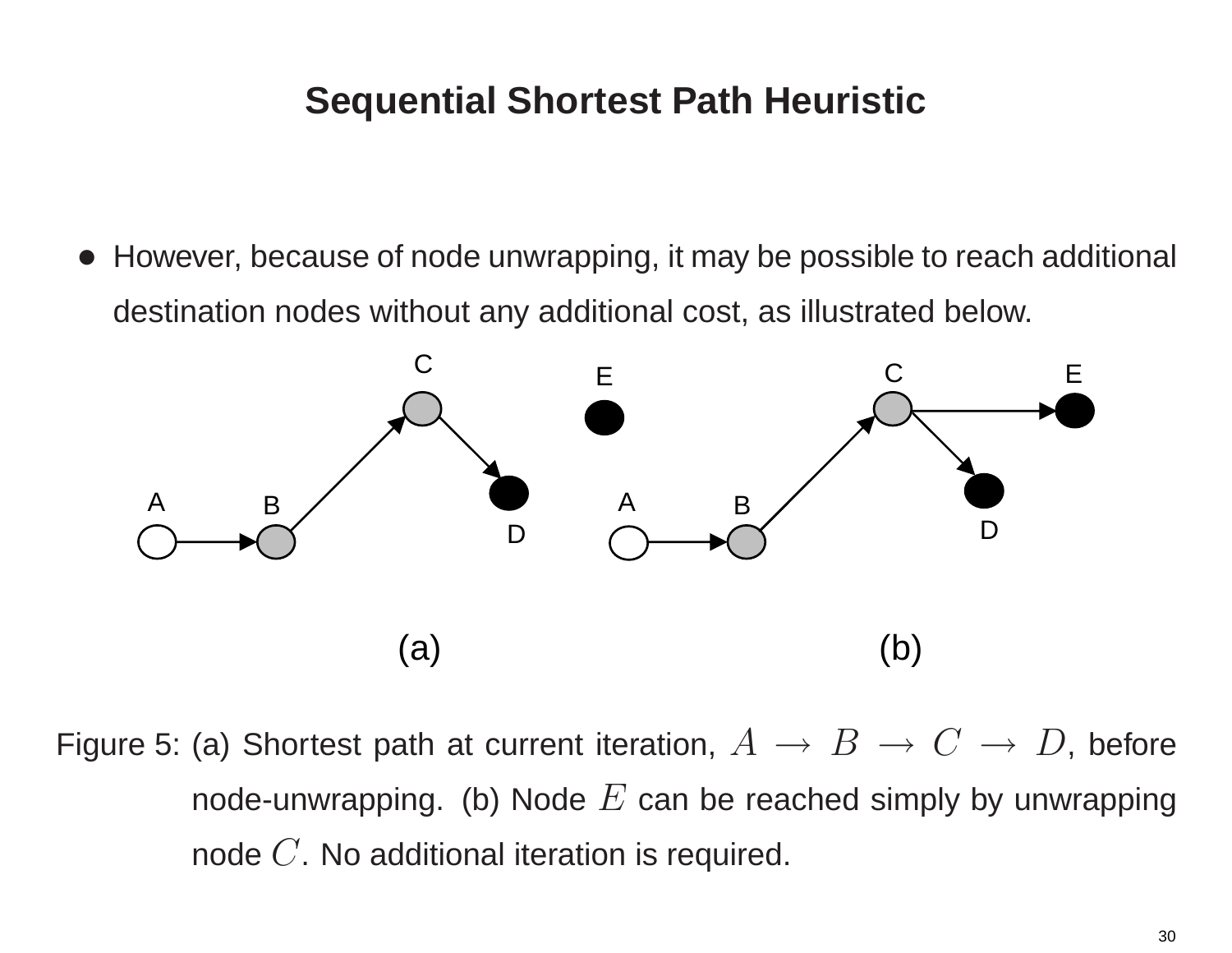- A simple modification to the algorithm in Figure [4](#page-28-0) can be made to check whether additional destination nodes can be reached by node unwrapping.
- If so, those destination nodes that have not yet been reached after unwrapping can be reordered and the first node in the reordered set chosen as the destination for the next shortest path iteration.
- • Experimental results suggest that ordering the destination nodes with respect to decreasing Euclidean distance from the source (*i.e.*, the farthest node is the destination for the first iteration) usually results in the fewest number of iterations than if they are ordered with respect to increasing Euclidean distance, with no appreciable difference in solution quality.
- As implemented, if there are multiple shortest paths at any iteration with the same hop count, any one is chosen arbitrarily.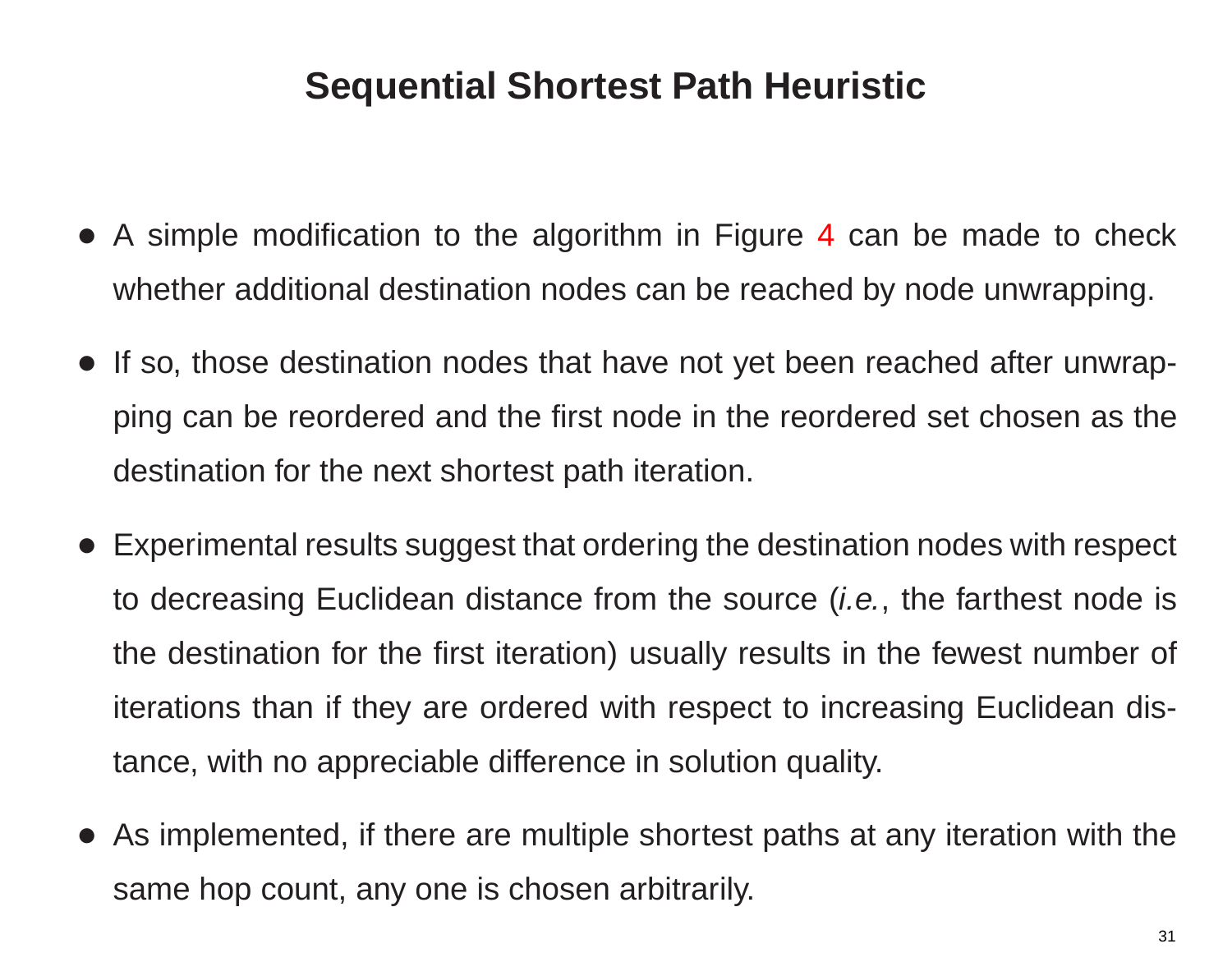### **Simulation Results**

- Studied different multicast group sizes in 20, 30, 40 and 50-node networks.
- Networks and destination sets were chosen so that a feasible solution exists (*i.e.*, <sup>a</sup> solution where all destination nodes can be reached, given the transmitter power constraints.)
- Transmitter power constraints were set so that each node was connected to its 4 nearest neighbors.
- LPSOLVE which uses <sup>a</sup> branch and brand algorithm to solve MILP problems, was used to compute the optimal solutions.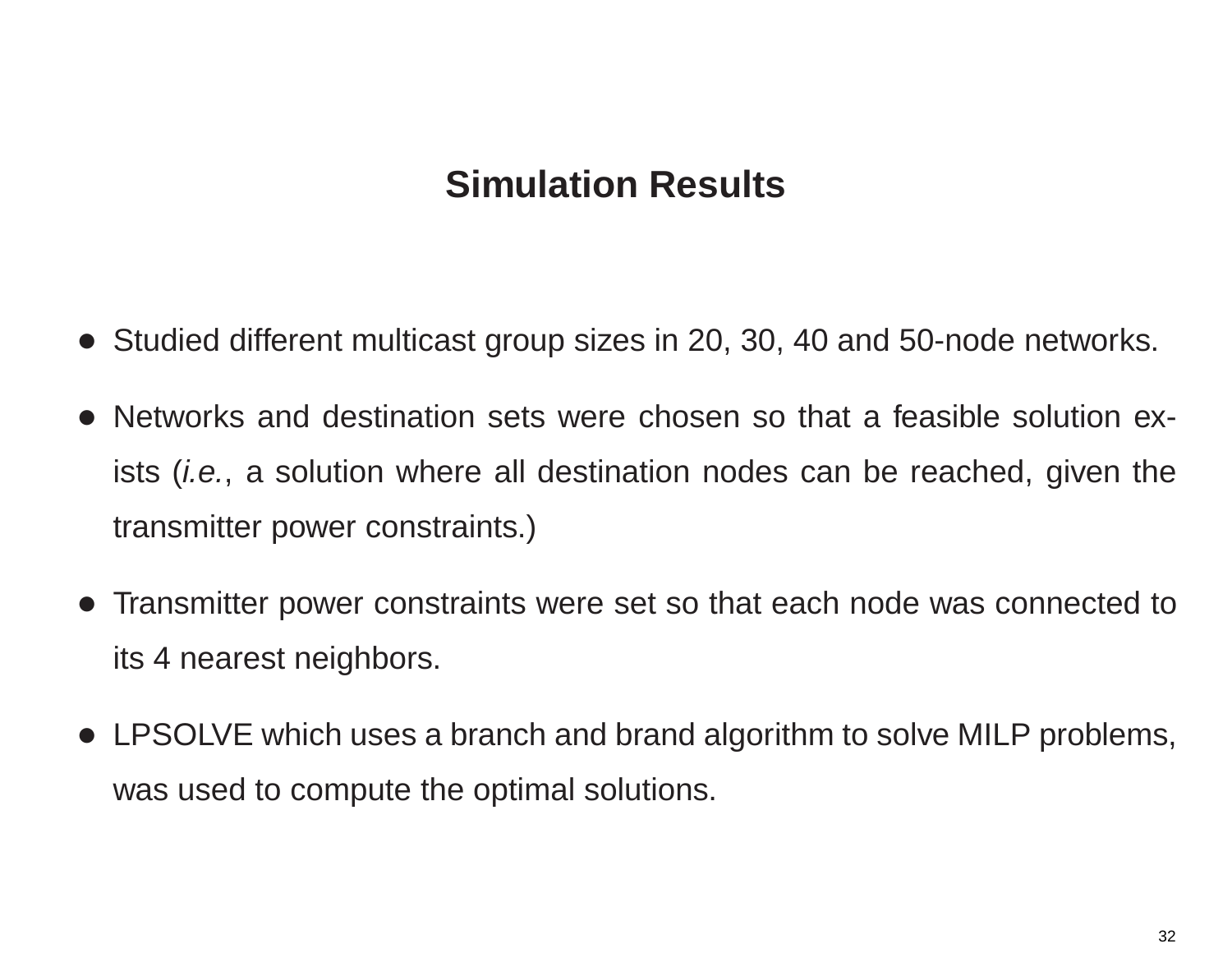# **Simulation Results**

- The sequential shortest path algorithm was implemented by ordering the destination nodes with respect to decreasing Euclidean distance from the source.
- The performance measures for comparing the optimal and heuristic solutions are the *mean* ( $PM_1$ ), *max* ( $PM_2$ ) and *standard deviation* ( $PM_3$ ) of the ratio of the sequential shortest path heuristic to the optimal, over 50 randomly generated instances.
- Table [1](#page-34-0) provides <sup>a</sup> statistical summary of the simulation results for multicast group sizes 5, 10 and 15.
- The heuristic performs quite reasonably on average, being within 110% of optimal in all cases. Worst performance is for 20-node networks and multicast group size  $= 5$ , where the heuristic hop count is 140% of the optimal hop count.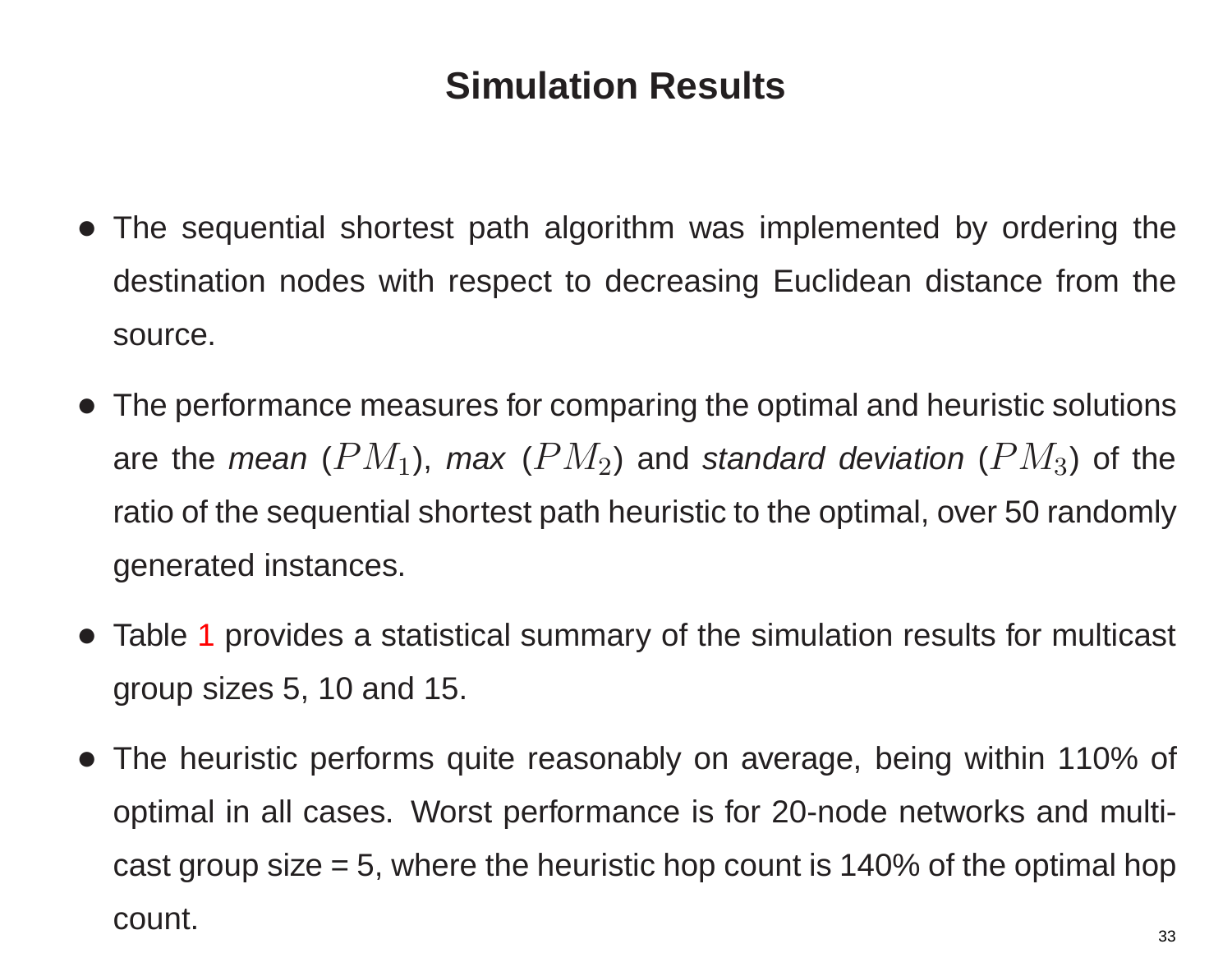<span id="page-34-0"></span>

|  | N  | <b>Multicast Size</b> | $PM_1$ | $PM_2$ | $PM_3$ |
|--|----|-----------------------|--------|--------|--------|
|  | 20 | 5                     | 1.06   | 1.40   | 0.12   |
|  |    | 10                    | 1.05   | 1.25   | 0.08   |
|  |    | 15                    | 1.09   | 1.30   | 0.10   |
|  | 30 | 5                     | 1.04   | 1.38   | 0.09   |
|  |    | 10                    | 1.05   | 1.20   | 0.06   |
|  |    | 15                    | 1.05   | 1.22   | 0.06   |
|  | 40 | 5                     | 1.04   | 1.25   | 0.07   |
|  |    | 10                    | 1.04   | 1.20   | 0.06   |
|  |    | 15                    | 1.07   | 1.20   | 0.06   |
|  | 50 | 5                     | 1.03   | 1.22   | 0.06   |
|  |    | 10                    | 1.06   | 1.27   | 0.08   |
|  |    | 15                    | 1.09   | 1.31   | 0.08   |

Table 1: Simulation results.